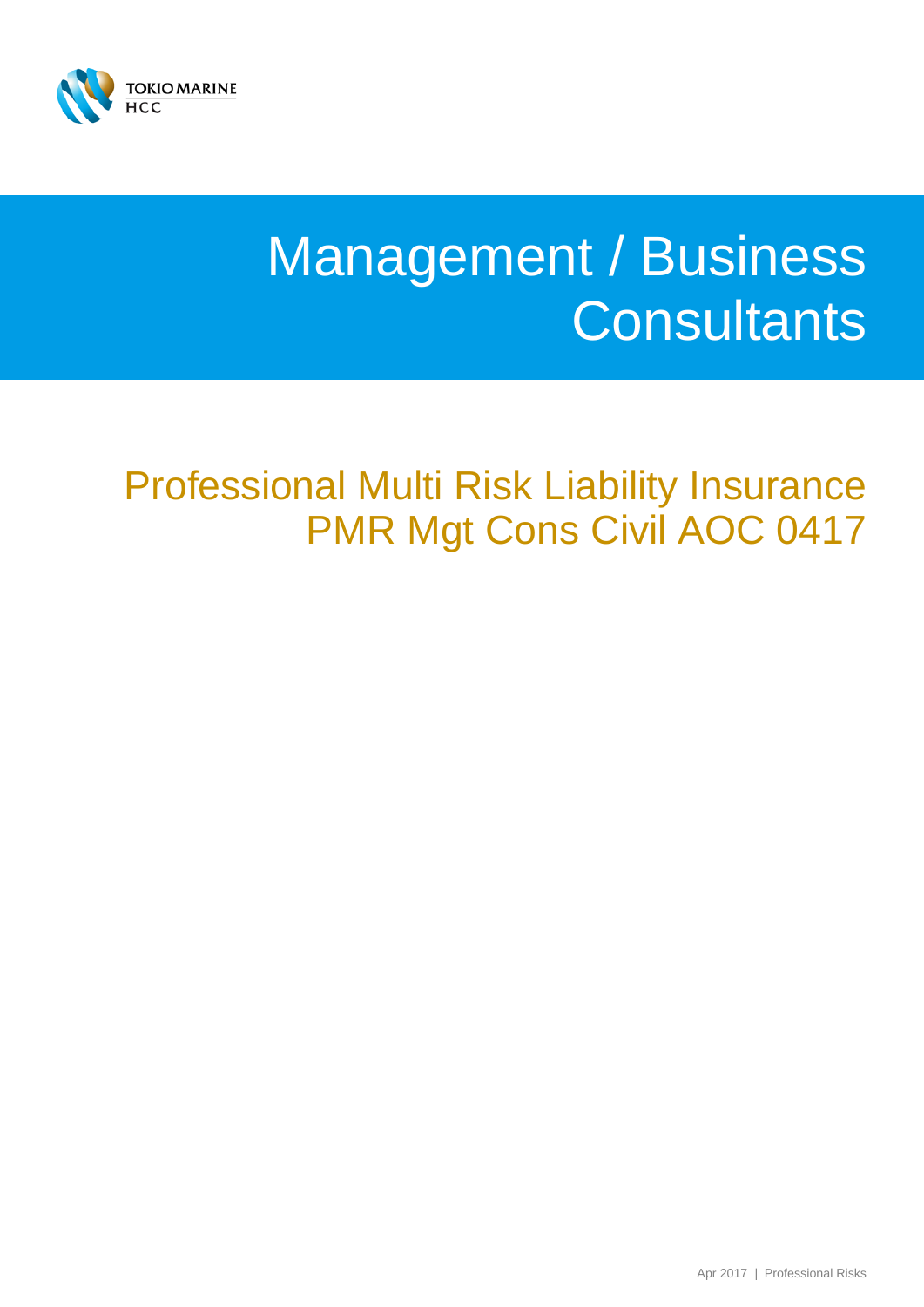only the professional services of the **Insured's** business.

## General Definitions

Titles and Headings in this Policy are descriptive only and are used solely for convenience of reference and shall not be deemed in any way to limit or affect the provisions to which they relate.

Any words or expressions in the Policy which have a specific meaning appear in bold print and have the same meaning whenever they appear in the Policy (whether expressed in the singular or in the plural , male, female or neutral) unless expressly stated otherwise.

#### **Employee**

is:

- a. any person employed by the **Insured** under a contract of service, training or apprenticeship; and
- b. any voluntary worker; and
- c. any locum, seasonal or temporary personnel; and
- d. any self employed person, who is not an independent contractor; and
- e. any person supplied or remunerated through a contract hire company or agency, who is not an independent contractor but is employed by the contract hire company on a supply only basis, working as a member of the **Insured**'s staff;

but only if such person is working under the **Insured's**  direction, control and supervision.

#### **Insured**

is any person or firm stated in the Schedule and includes any current or previous partner, director, principal, member or **Employee** of any firm or company stated in the Schedule and any other person who becomes a partner, director, principal, member or **Employee** of the firm.

#### **Insurer**

means HCC International Insurance Company PLC.

#### **Period of insurance**

is that as stated in the Schedule.

#### **Personal appointment**

is any individual appointment of a professional nature arising out of the ordinary professional activities of the **Insured** other than any appointment as a director or officer of a company or as a trustee.

#### **Professional business**

is the business of the **Insured** as stated in the Schedule including the holding of any **Personal appointment** but in respect of Section 1 shall mean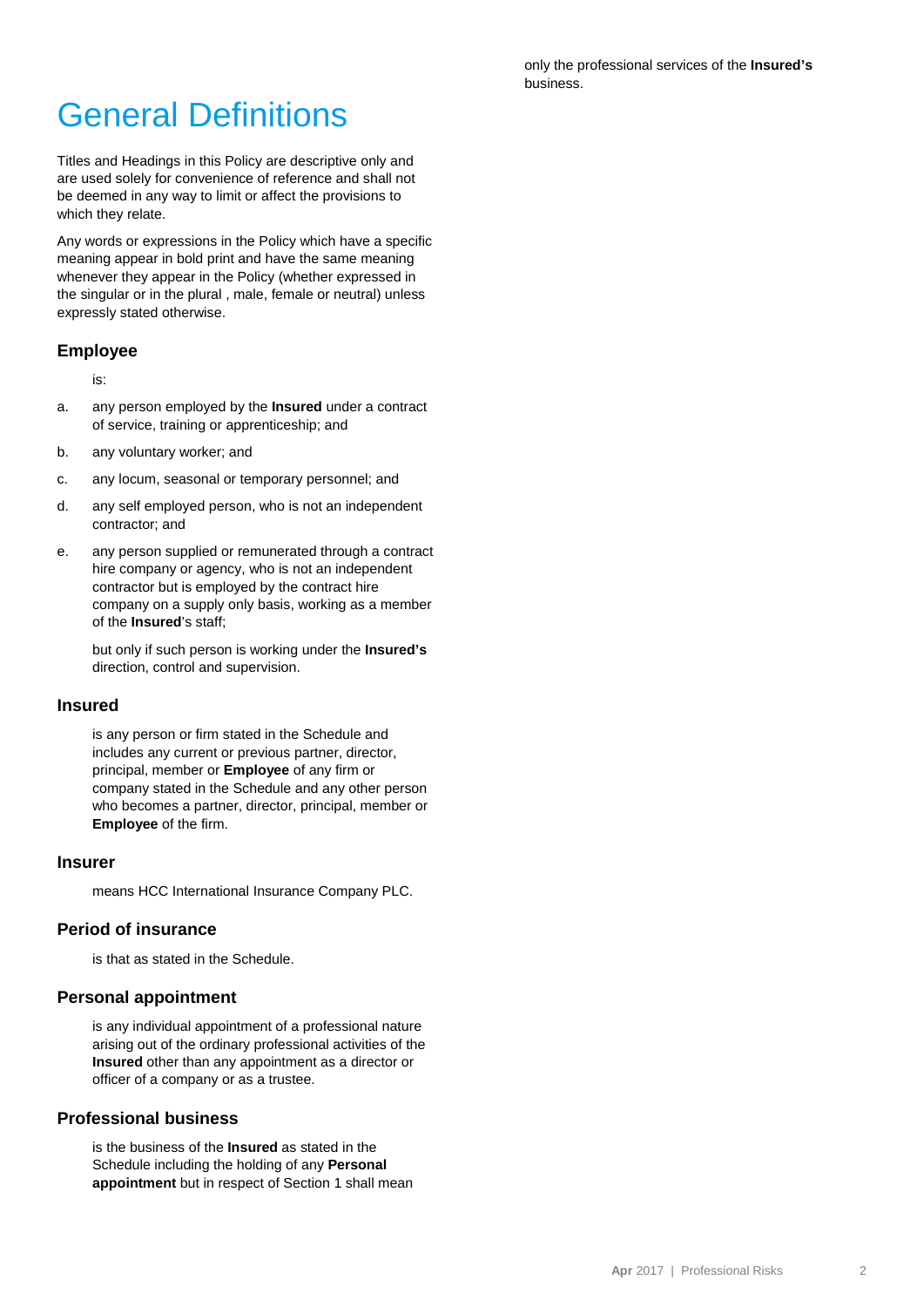## General Conditions

#### **1. Policy construction and disputes**

Any phrase or word in this Policy and the Schedule will be interpreted in accordance with the laws of England and Wales. The Policy and the Schedule shall be read together as one contract and any word or expression to which a specific meaning has been attached in any part of this Policy or the Schedule shall bear such specific meaning wherever it may appear.

Any dispute concerning the interpretation of the terms, Conditions or Exclusions contained herein is understood and agreed by both the **Insured** and the **Insurer** to be subject to the laws of England and Wales. Each party agrees to refer any such dispute to a mediator to be agreed between the **Insured** and the **Insurer** within 14 working days of any dispute arising under the Policy. If a mediator is not agreed then either party may apply to the Centre for Effective Dispute Resolution ('CEDR') for the appointment of a mediator. The parties agree to share equally the costs of CEDR and of the mediator and that the reference of the dispute to mediation will be conducted in confidence.

The **Insured** and the **Insurer** agree to perform their respective continuing obligations under this Policy while the dispute is resolved unless the nature of the dispute prevents such continued performance of those obligations. If any such dispute is not resolved by mediation or the **Insured** and the **Insurer** cannot agree upon the appointment of a mediator or the form that the mediation will take the dispute will be submitted to the exclusive jurisdiction of any court of competent jurisdiction within England and Wales and each party agrees to comply with all requirements necessary to give such court jurisdiction. All matters arising hereunder shall be determined in accordance with the law and practice of such court.

#### **2. Fraudulent claims**

If the **Insured** shall make any claim knowing the same to be fraudulent or false as regards the amount or otherwise (including the provision of false or fraudulent documents or statements) then

The **Insurer** will:

- i. refuse to pay the whole of the claim; and
- ii. recover from the **Insured** any sums that it has already paid in respect of the claim.

The **Insurer** may also notify the **Insured** that it will be treating (all sections of) this policy as having terminated with effect from the date of the earliest of any of the fraudulent act. In that event the **Insured** will:

- a. have no cover under the Policy from the date of termination; and
- b. not be entitled to any refund of premium

#### **3. Contracts (Rights of Third Parties) Act 1999**

The **Insured** and the **Insurer** are the only parties to this contract and no other person has any rights under the Contracts (Rights of Third Parties) Act 1999 to enforce any term of this Policy but this does not affect any right or remedy of a third party which exists or is available apart from that Act.

#### **4. Cancellation**

This Policy may be cancelled by or on behalf of the **Insurer** by thirty days notice given in writing to the **Insured.**

#### **5. Invalidity**

If any provision of this Policy is found by any court or administrative body of competent jurisdiction to be invalid or unenforceable this will not affect the other provisions of this Policy which will remain in full force and effect.

#### **6. Notices**

Notice shall be deemed to be duly received in the course of post if sent by pre-paid letter post properly addressed to:

- a. in the case of the **Insured**, either to the **Insured's** last known address or the last known address of the **Insured's** broker;
- b. in the case of the **Insurer**, to HCC International Insurance Company PLC at Fitzwilliam House, 10 St Mary Axe, London EC3A 8BF.

#### **7. Reasonable steps to avoid loss**

Without prejudice to the Notification and Claims Conditions in this Policy, the **Insured** shall take all reasonable steps to avoid or mitigate any loss, damage or liability that may result in any claim or **Circumstance** notifiable under this Policy.

#### **8. Premium payment clause**

If the premium due under this Policy has not been so paid to **Insurers** by the 60th day from the inception of this Policy, (and, in respect of instalment premiums, by the date they are due), **Insurers** shall have the right to cancel this Policy by notifying the **Insured** via their broker in writing. In the event of cancellation, premium is due to **Insurers** on a pro rata basis for the period that **Insurers** are on risk but the full policy premium shall be payable to **Insurers** in the event of a loss or occurrence prior to the date of termination which gives rise to a valid claim under this Policy.

It is agreed that **Insurers** shall give not less than 15 days prior notice of cancellation to the **Insured** via their broker. If premium due is paid in full to **Insurers** before the notice period expires, notice of cancellation shall automatically be revoked. If not, this Policy shall automatically terminate at the end of the notice period.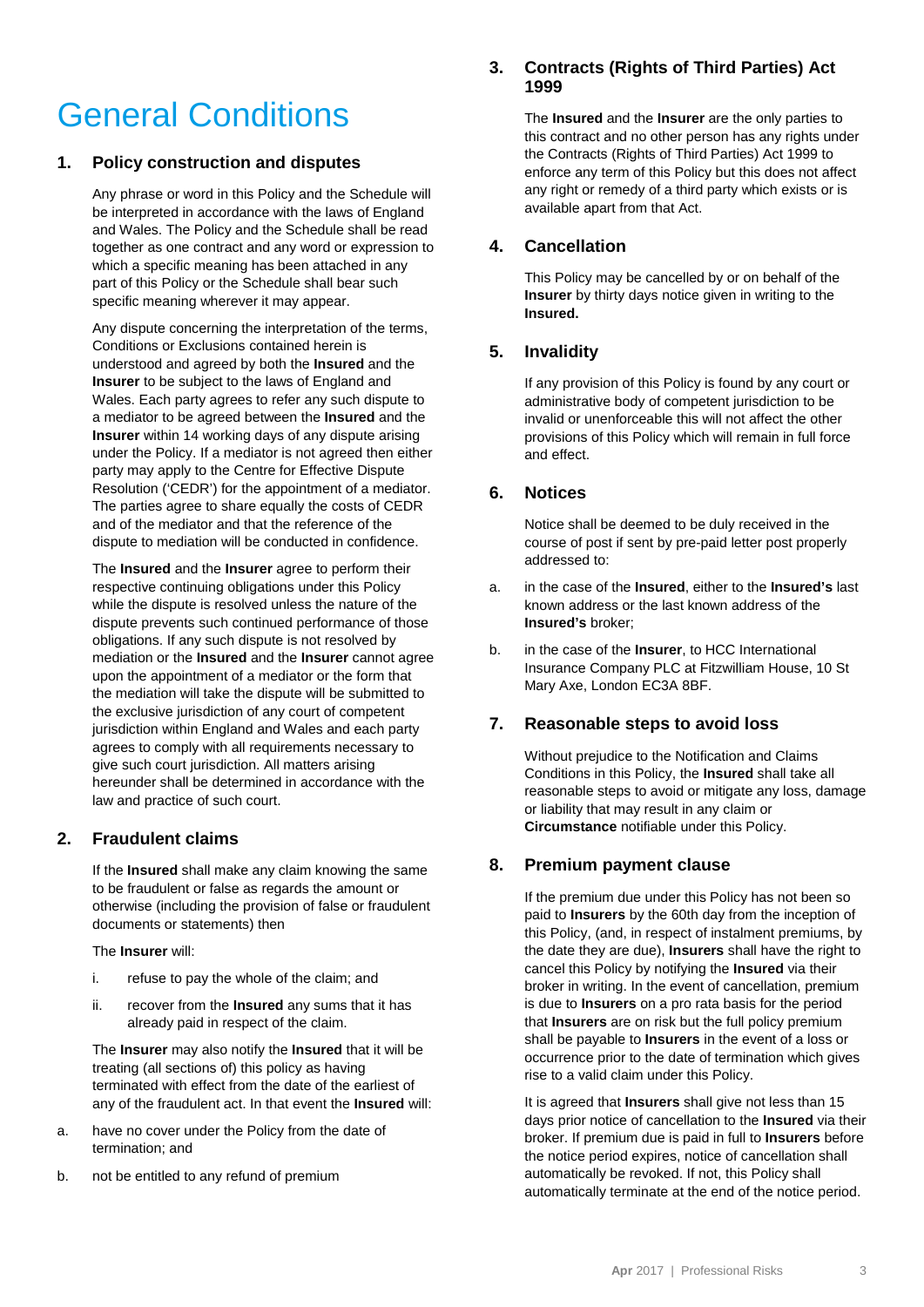If any provision of this clause is found by any court or administrative body of competent jurisdiction to be invalid or unenforceable, such invalidity or unenforceability will not affect the other provisions of this clause which will remain in full force and effect.

#### **9. International sanctions**

The **Insurer** will not provide cover, be liable to pay any claim or provide any benefit if to do so would expose the **Insurer** (or any parent company, direct or indirect holding company of the **Insurer**) to any penalty or restriction (including extraterritorial penalties or restrictions so far as such do not contradict laws applicable to the **Insurer**), arising out of any trade and economic sanctions laws or regulations which are applicable to it.

#### **10. Assignment**

This policy of insurance (including any benefits it provides) are not assignable to any third party without the express approval of the **Insurer** confirmed in writing by the **Insurer**

#### **11. Change of control**

In the event that the **Insured** merges into or consolidates with or sells all or substantially all of its assets or shares to a third party (whether a company, corporation or any other legal entity or person) or there is any acquisition of more than fifty percent (50%) of the voting share capital of the **Insured** by a third party (whether a company, corporation or any other legal entity or person) the **Insured** shall give written notice of such event prior to its execution. Upon receipt of such notice, the **Insurers** may at their absolute discretion agree to continuation of the policy of insurance, to be confirmed by way of a written endorsement to the policy. In the absence of such agreement and/or if notice is not forthcoming as required under this General Condition 11 – Change of control, the cover provided by this policy of insurance shall cease with immediate effect at the date of the change of control.

For the avoidance of doubt, the **Insured** shall not be entitled to an indemnity in respect of any claims made under this policy of insurance where notification of the claim occurs after a change in control (as referred to in this General Condition 11 – Change of control) where the change of control was not reported to **Insurers** and approved in accordance with this General Condition 11.

#### **12. Complaints**

We are dedicated to providing you with a high quality service and we want to ensure that we maintain this at all times If you feel that we have not offered you a first class service please write and tell us and we will do our best to resolve the problem If you have any questions or concerns about your policy or the handling of a claim you should in the first instance contact

*Compliance Officer Tokio Marine HCC 1 Aldgate London EC3N 1RE*

The Financial Ombudsman Service (FOS)

Should you be dissatisfied with the outcome of your complaint, you may have the right to refer your complaint to the Financial Ombudsman Service. The FOS is an independent service in the UK for settling disputes between consumers and businesses providing financial services. Contacting the FOS does not affect your right to take legal action.

The FOS's contact details are as follows:

Financial Ombudsman Service

Exchange Tower

London E14 9SR

Email[: complaint.info@financial-ombudsman.org.uk](mailto:complaint.info@financial-ombudsman.org.uk)

Telephone: +44 (0)30 0123 9123

Website[: www.financial-ombudsman.org.uk](http://www.financial-ombudsman.org.uk/)

The European Commission Online Dispute Resolution Platform (ODR)

If you were sold this product online or by other electronic means and within the European Union (EU) you may refer your complaint to the EU Online Dispute Resolution (ODR) platform. Upon receipt of your complaint the ODR will escalate your complaint to your local dispute resolution service – this process is free and conducted entirely online. You can access the ODR platform on [http://ec.europa.eu/odr.](http://ec.europa.eu/odr) This platform will direct insurance complaints to the Financial Ombudsman Service. However, you may contact the FOS directly if you prefer, using the details as shown above.

#### **Data Protection Notice**

Tokio Marine HCC respects your right to privacy. In our Privacy Notice (available at

https://www.tmhcc.com/en/legal/privacy-policy) we explain who we are, how we collect, share and use personal information about you, and how you can exercise your privacy rights. If you have any questions or concerns about our use of your personal information, then please contact DPO@tmhcc.com.

We may collect your personal information such as name, email address, postal address, telephone number, gender and date of birth. We need the personal information to enter into and perform a contract with you. We retain personal information we collect from you where we have an ongoing legitimate business need to do so.

We may disclose your personal information to:

- our group companies;
- third party services providers and partners who provide data processing services to us or who otherwise process personal information for purposes that are described in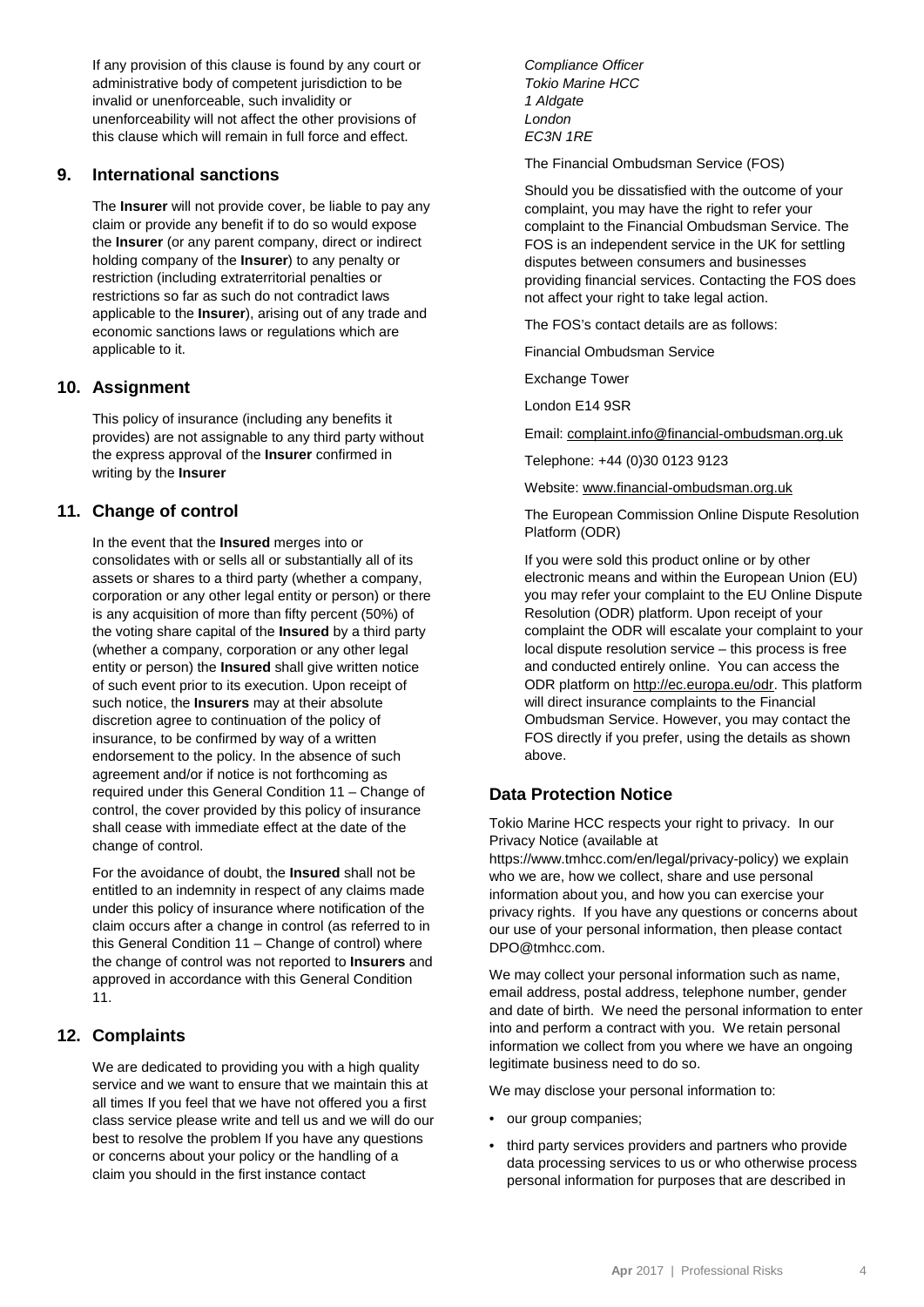our Privacy Notice or notified to you when we collect your personal information;

- any competent law enforcement body, regulatory, government agency, court or other third party where we believe disclosure is necessary (i) as a matter of applicable law or regulation, (ii) to exercise, establish or defend our legal rights, or (iii) to protect your interests or those of any other person;
- a potential buyer (and its agents and advisers) in connection with any proposed purchase, merger or acquisition of any part of our business, provided that we inform the buyer it must use your personal information only for the purposes disclosed in our Privacy Notice; or
- any other person with your consent to the disclosure.

Your personal information may be transferred to, and processed in, countries other than the country in which you are resident. These countries may have data protection laws that are different to the laws of your country. We transfer data within the Tokio Marine group of companies by virtue of our Intra Group Data Transfer Agreement, which includes the EU Standard Contractual Clauses.

We use appropriate technical and organisational measures to protect the personal information that we collect and process about you. The measures we use are designed to provide a level of security appropriate to the risk of processing your personal information.

You are entitled to know what data is held on you and to make what is referred to as a **Data Subject Access Request ('DSAR')**. You are also entitled to request that your data be **corrected** in order that we hold accurate records. In certain circumstances, you have other data protection rights such as that of **requesting deletion, objecting to processing, restricting processing** and in some cases **requesting portability**. Further information on your rights is included in our Privacy Notice.

You can **opt-out of marketing communications** we send you at any time. You can exercise this right by clicking on the "unsubscribe" or "opt-out" link in the marketing e-mails we send you. Similarly, if we have collected and processed your personal information with your consent, then you can **withdraw your consent** at any time. Withdrawing your consent will not affect the lawfulness of any processing we conducted prior to your withdrawal, nor will it affect processing of your personal information conducted in reliance on lawful processing grounds other than consent. You have the **right to complain to a data protection authority** about our collection and use of your personal information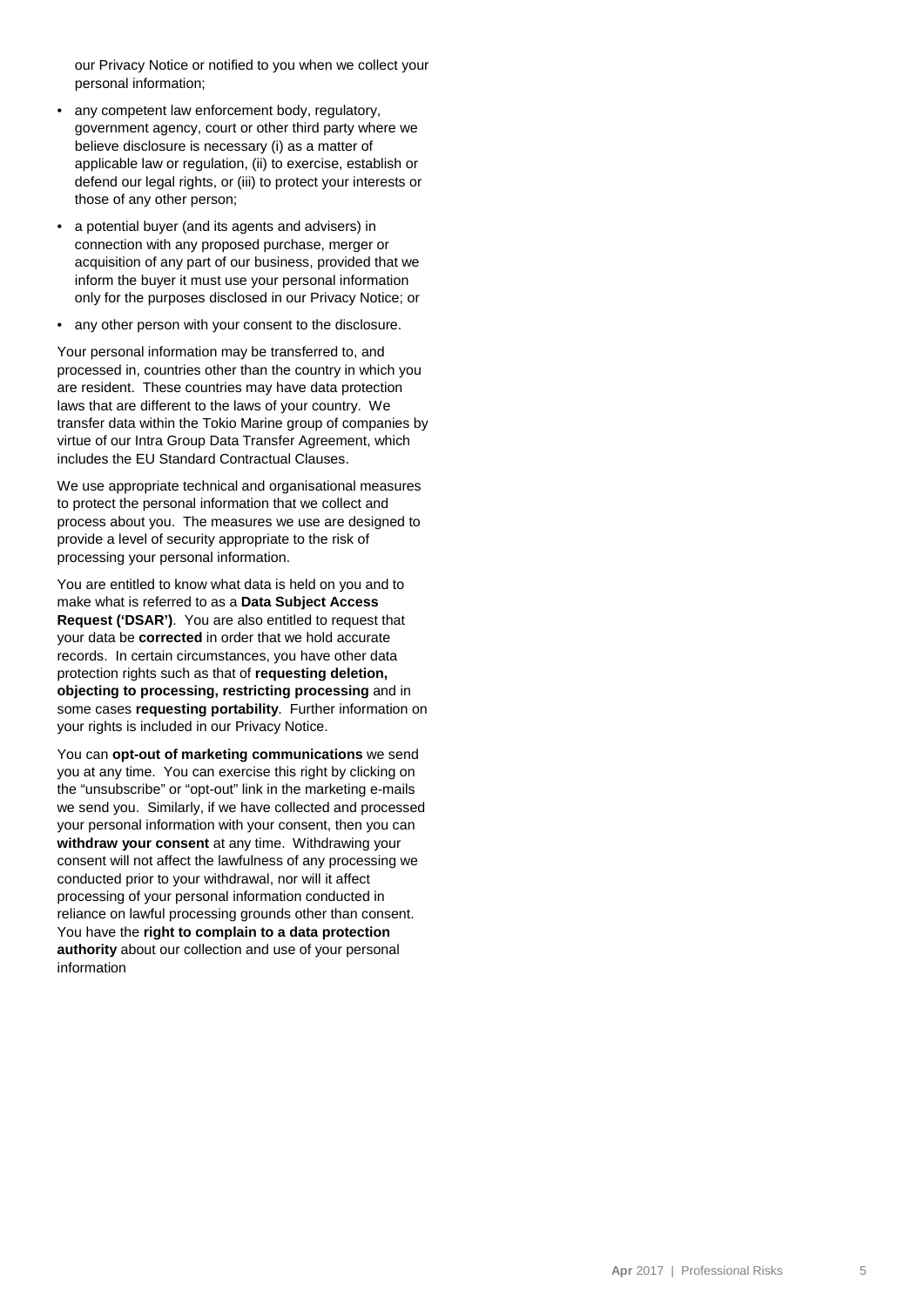## Section 1 - Professional Indemnity Insurance

## Definitions applicable to section 1

For the purposes of this Section the words or terms that appear in **bold** will be interpreted as follows:

#### **Circumstance**

shall mean any circumstance, incident, occurrence, fact, matter, act, omission, state of affairs or event which is likely to give rise to a claim against the **Insured** or a claim by the **Insured** under this Section.

#### **Computer system**

shall mean any computer, data processing equipment, media or part thereof, or system of data storage and retrieval, or communications system, network, protocol or part thereof, or any computer software (including but not limited to application software, operating systems, runtime environments or compilers), firmware or microcode, or any electronic documents utilised in the ownership, security and management of the **Insured's** electronic communications system, world-wide web site, internet site, intranet site, extranet site or web address(es).

#### **Damages**

shall mean monetary relief.

#### **Defence costs and expenses**

shall mean all costs and expenses incurred, with the prior consent of the **Insurer**, in the investigation, defence and settlement of any claim first made against the **Insured** or of any **Circumstance** first notified during the **Period of insurance**.

#### **Documents**

shall mean digitised data, information recorded or stored in a format for use with a computer, microcode, deeds, wills, agreements, maps, plans, records, written or printed books, letters, certificates, written or printed documents or forms of any nature whatsoever (excluding any bearer bonds or coupons, bank or currency notes, share certificates, stamps or other negotiable paper).

#### **Excess**

is the first amount paid in respect of each claim as stated in the Schedule under Section 1. The **Excess** is not payable in respect of **Defence costs and expenses**. The **Indemnity limit** is additional to the **Excess**.

#### **Financially associated person or entity**

shall mean:

- a. any business controlled or managed by the **Insured** or in which the **Insured** has an executive interest;
- b. any company in which the **Insured** directly or indirectly owns or controls more than 15% of the issued share capital;
- c. any person having an executive or managerial role in the **Insured** or who would be considered to be a shadow director (as defined in s.251 of the Insolvency Act 1986) of the **Insured**;
- d. any company that directly or indirectly owns or controls any of the issued share capital of the **Insured** or any of whose issued share capital is directly or indirectly owned or controlled by any other company or person who directly or indirectly owns or controls any of the issued share capital of the **Insured**.

#### **Indemnity limit**

shall mean the **Insurer's** total liability to pay **Damages** and claimant's costs, and shall not exceed (except where specific sums are stated in the Insuring Clauses of this Section) the sum(s) stated in the Schedule against Section 1 in respect of any one claim or series of claims arising out of one originating cause regardless of the number of persons claiming an indemnity from the **Insurer** under the terms of this Section.

#### **Jurisdiction**

means the jurisdiction stated in the Schedule against Section 1. Where no jurisdiction is stated in the schedule then the **Jurisdiction** shall be Worldwide but excluding the United States of America (including its territories and /or possessions) and Canada.

#### **Virus**

shall mean any unauthorised executable code uploaded to, or replicated through, a **Computer system** or network whether termed a virus or known by any other name and whether it is self-replicating or non-replicating which causes damage or loss to data or the **Computer system**.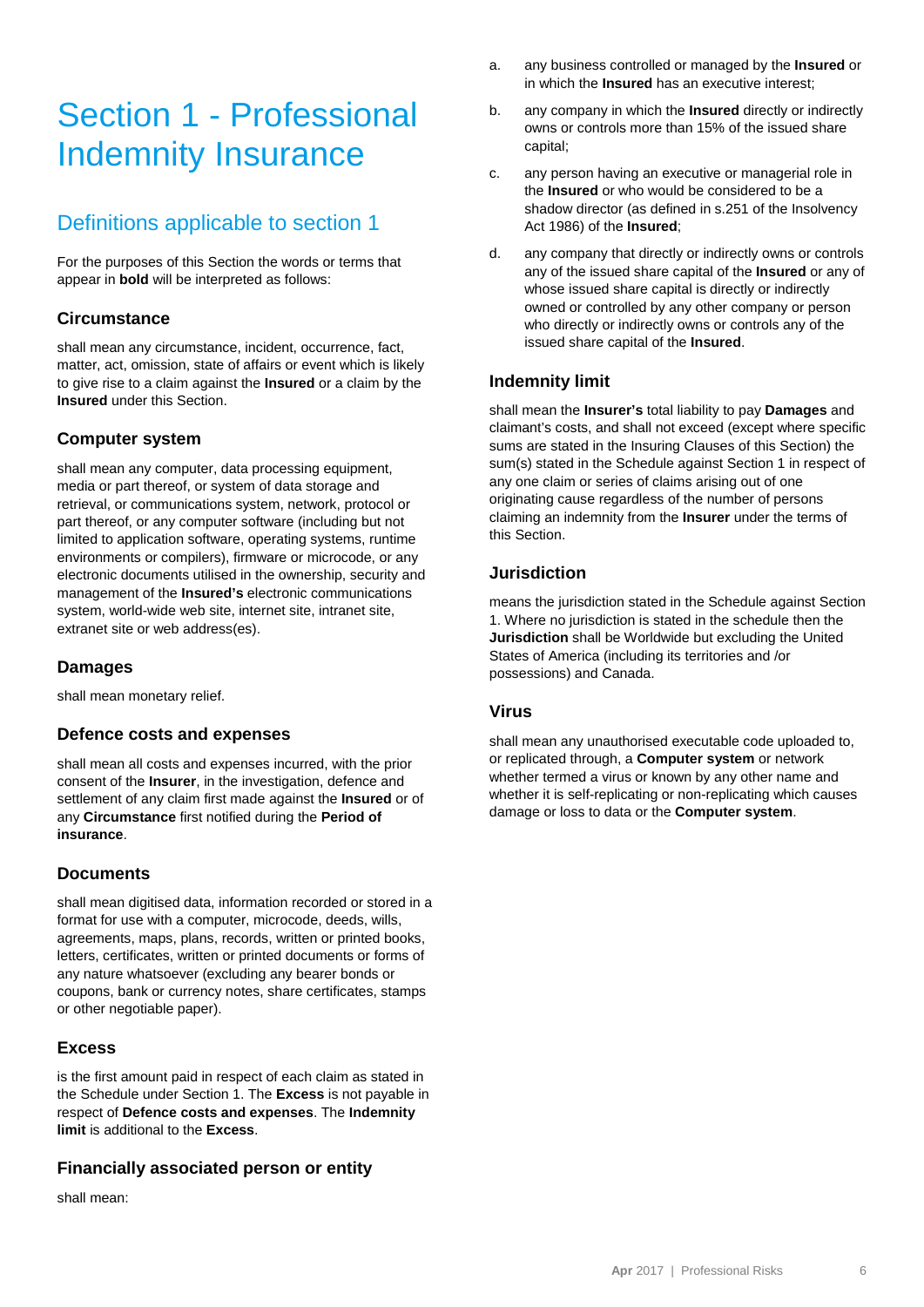## Insuring clauses

In consideration of the premium having been paid to the **Insurer**, the **Insured** is indemnified as follows:

#### **1. Indemnity**

Up to the **Indemnity limit** for **Damages** and claimant's costs for which the **Insured** is legally liable to pay resulting from claims first made against the **Insured** during the **Period of insurance** and arising out of the ordinary course of the **Professional business**, in consequence of:

- a. Breach of professional duty;
- b. Dishonest, fraudulent or malicious act or omission of any former or present **Employee** (which term, for the purpose of this clause alone, shall not include any principal, partner, member or director of the **Insured**) provided that no indemnity shall be given under this Section in the event that any principal, partner, member or director of the **Insured** conspired to commit or condoned any such dishonest, fraudulent or malicious act or omission;
- c. Libel or slander or defamation;
- d. Unintentional breach of confidentiality or other invasion, misuse of private information, infringement or interference with rights of privacy or publicity including false light and the public disclosure of private facts including misuse of any information which is either confidential or subject to statutory restrictions;
- e. Unintentional infringement of intellectual property rights except patents;
- f. The loss of or damage to **Documents;**
- g. Any other civil liability not otherwise excluded.

#### **2. Legal defence costs and expenses**

The **Insurer** will pay in addition to any indemnity under Insuring Clause 1, all **Defence costs and expenses** provided that:

- a. if the amount paid or agreed to be paid by or on behalf of the **Insured** to dispose of a claim exceeds the **Indemnity limit** the **Insurer** will only be liable for that proportion of the **Defence costs and expenses** which the **Indemnity limit** bears to the amount paid or agreed to be paid;
- b. in the event that the **Insurer** elects to make a payment to the **Insured** pursuant to Notification and Claims Condition 3.2 then the **Insurer** shall have no liability to pay **Defence costs and expenses** incurred after the date upon which such payment is made.

#### **3. Costs for prosecuting infringement of the Insured's intellectual property rights**

Up to a maximum of GBP 25,000 in the aggregate in the **Period of insurance**, for the reasonable and necessary costs and expenses incurred by the

**Insured**, with the **Insurer's** prior written consent, in the pursuance of any claim first made by the **Insured** against a third party during the **Period of insurance**, for infringement of intellectual property rights first discovered by the **Insured** during the **Period of insurance** where the ownership of such rights is vested in the **Insured.**

For the purposes of this Insuring Clause **Insurers** will only give prior consent where the **Insured** has provided, at their own expense, an opinion from a solicitor, barrister or suitably qualified intellectual property agent evidencing the existence of the **Insured's** intellectual property rights, the infringement of those rights, a measurable loss and a reasonable prospect of success.

#### **4. Costs for representation**

Up to a maximum of GBP 250,000 in the aggregate in the **Period of insurance** for all reasonable and necessary legal costs incurred by the **Insured** with the **Insurer's** prior written consent for representation at any inquiry or other proceeding which has, in the **Insurer's** sole opinion, a direct relevance to any claim, **Circumstance** or event which could form the subject of indemnity under this Section. For the avoidance of doubt Costs for Representation cover does not apply to Insuring Clause 3.

#### **5. Irrecoverable fees**

Up to the **Indemnity limit** for amounts owed to the **Insured**, including amounts legally owed by the **Insured** to sub-contractors or suppliers, due to the refusal of the **Insured's** client to pay for work done by the **Insured** for them where such client has reasonable grounds for being dissatisfied with the work and threatens to bring a claim for more than the amount owed, and which would otherwise be covered under Insuring Clause 1, provided that such threat is first made against the **Insured** and notified to **Insurers** during the **Period of insurance**. In such circumstances, if it is possible to settle the dispute by agreeing not to pursue the outstanding amount, the **Insurer** will agree to pay the amount owed if they consider that it will avoid a legitimate claim under Insuring Clause 1 for a greater amount. If, following this, a claim under Insuring Clause 1 still arises then the amount paid under this section will be deducted from the **Indemnity limit.** If the **Insured** eventually recovers part or all of the debt then such recovered amount shall be repaid to the **Insurer** less the **Insured's** reasonable expenses of recovering the debt due.

#### **6. Data protection defence costs**

Up to a maximum of GBP 250,000 in the aggregate in the **Period of insurance**, in respect of legal costs and expenses incurred with the **Insurer's** prior written consent in the defence of any criminal proceedings brought against the **Insured**, during the **Period of insurance** under The Data Protection Act 1998 or amending or superseding legislation provided always that: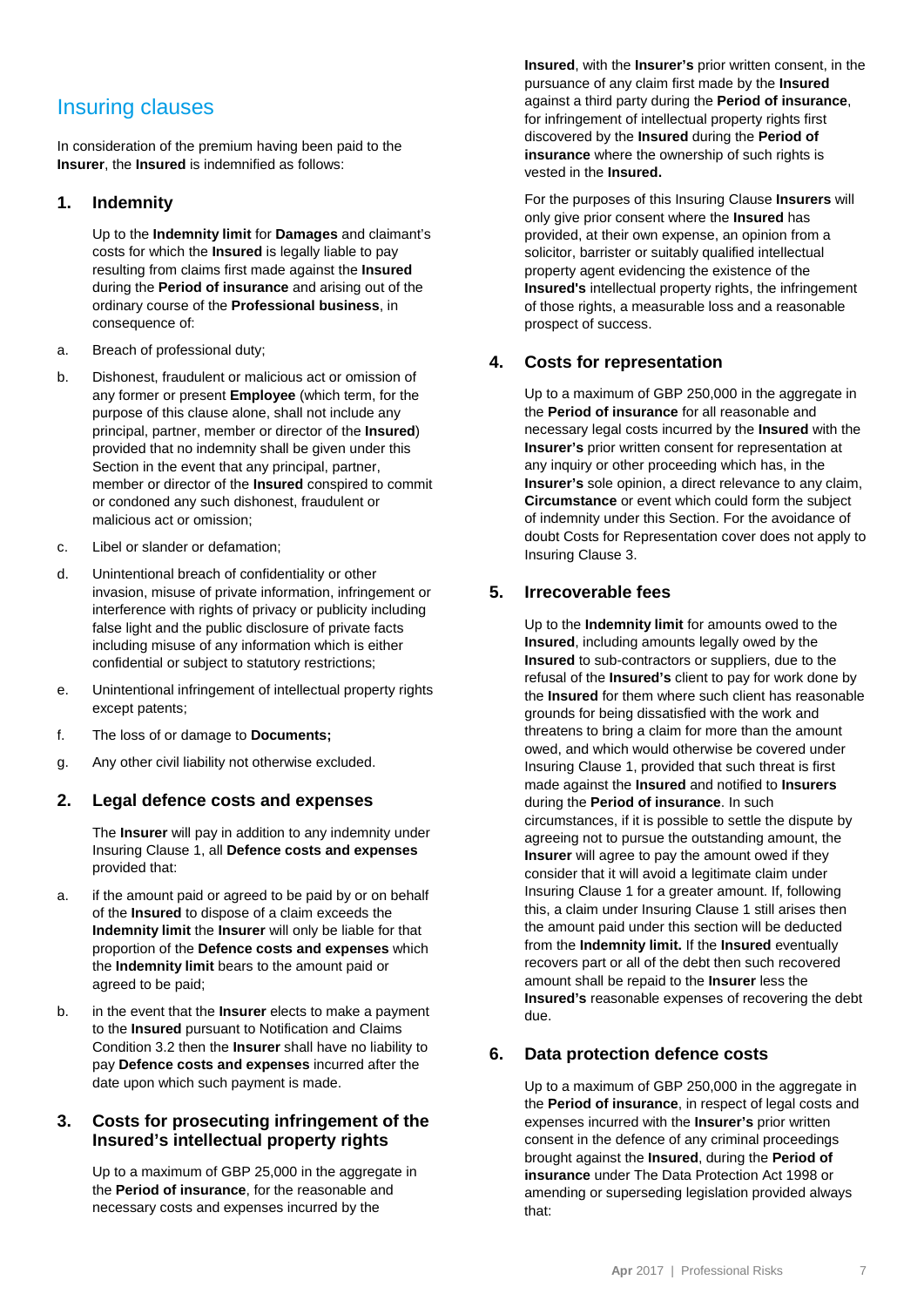- a. the act, error or omission giving rise to the proceedings shall have been committed by the **Insured** in the ordinary course of the **Professional business**;
- b. the **Insurer** shall be entitled to appoint solicitors and counsel to act on behalf of the **Insured**;
- c. the **Insurer** shall have no liability to pay costs and expenses incurred subsequent to a plea or finding of guilt on the part of the **Insured**, or in the event that Counsel should advise that there are no reasonable prospects of successfully defending the proceedings, except for costs incurred solely for the purpose of making a plea in mitigation before sentencing or costs incurred in making an appeal if Counsel shall advise that the prospects of a successful appeal following a finding of guilt are reasonable.

For the avoidance of doubt the indemnity provided under Insuring Clauses 3), 4), and 6) is not additional to and shall not increase the **Indemnity limit**.

## Exclusions Applicable To Section 1

The **Insurer** shall not be liable to indemnify the **Insured**  against any claim:

#### **1. Employers liability**

arising directly or indirectly from bodily injury, sickness, disease, psychological injury, emotional distress, nervous shock or death sustained by any **Employee** arising out of or in the course of their employment by the **Insured**, or for any breach of any obligation owed by the **Insured** as an employer to any partner, principal, director, member or **Employee** or applicant for employment;

#### **2. Bodily injury/property damage**

for bodily injury, sickness, disease, psychological injury, emotional distress, nervous shock or death sustained by any person or any loss, damage or destruction of property unless such claim arises directly from negligent advice, design, specification, formula or other breach of professional duty by the **Insured**;

#### **3. Land buildings etc**

arising directly or indirectly from the ownership, possession or use by or on behalf of the **Insured** of any land, buildings, aircraft, watercraft, vessel or mechanically propelled vehicle;

#### **4. Dishonesty**

arising directly or indirectly from any dishonest, fraudulent, malicious or illegal act or omission of the **Insured** or any **Employee**, except as covered by Insuring Clause 1b);

#### **5. Contractual liability**

arising directly or indirectly from any breach or alleged breach of any contractual duty or duty of care owed or alleged to have been owed by the **Insured** to any third party but only to the extent that such duty is more onerous than any duty that would otherwise be implied by common law or statute;

#### **6. Products**

arising out of or relating to:

- a. goods or products sold, supplied, repaired, altered, manufactured, installed or maintained; or
- b. buildings, building works or physical structures constructed, repaired, installed, erected, removed or demolished;

by the **Insured** or any related company or subcontractor of the **Insured**;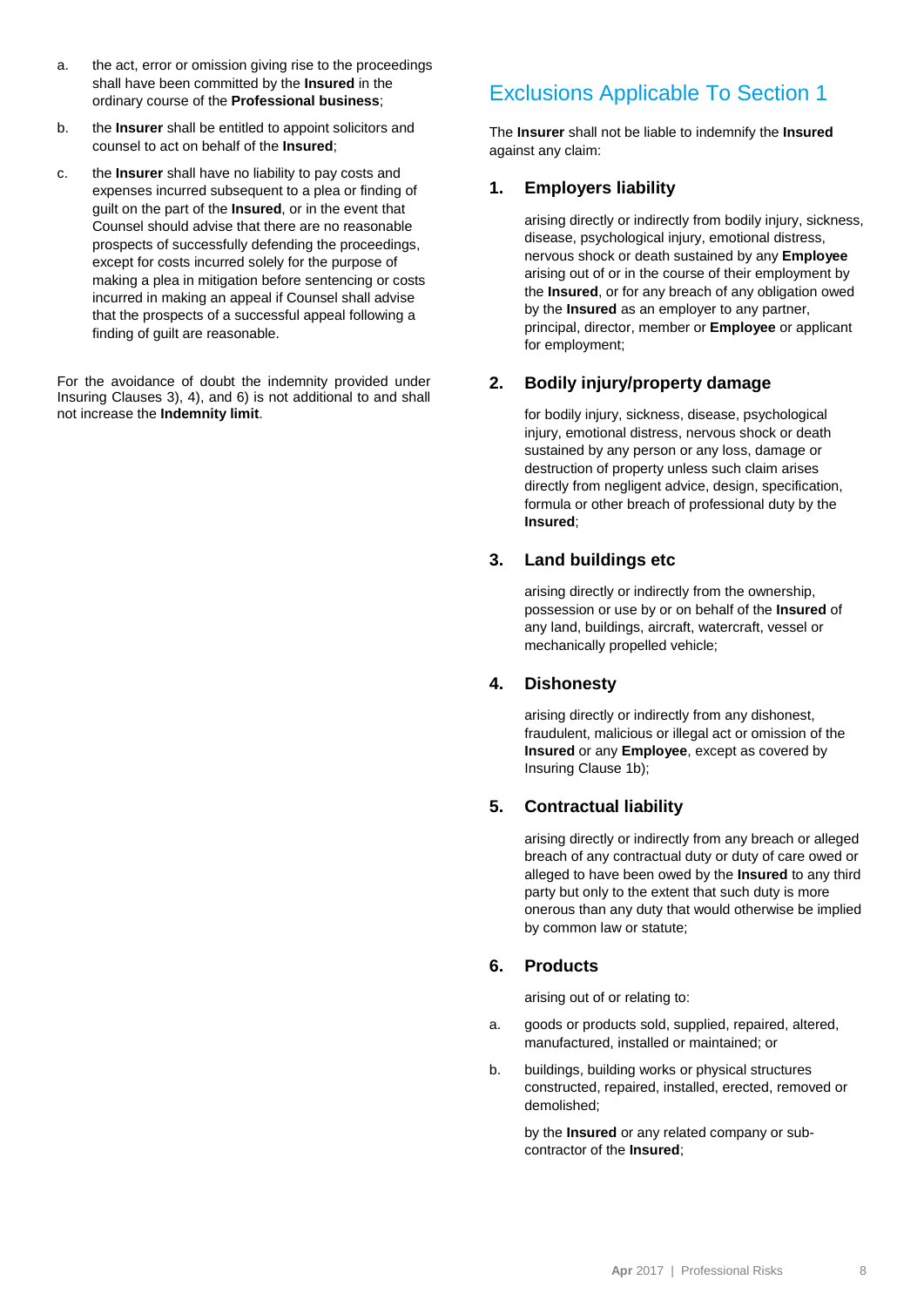#### **7. Insolvency/bankruptcy of Insured**

arising out of or relating directly or indirectly to the insolvency, liquidation, receivership or bankruptcy of the **Insured**;

#### **8. Seepage and pollution**

based upon, arising out of or relating directly or indirectly to, in consequence of or in any way involving seepage, pollution or contamination of any kind;

#### **9. Claims or Circumstances known at inception**

arising directly or indirectly from any claim or **Circumstance** of which the **Insured** was, or ought reasonably to have been, aware prior to inception of this Policy, whether notified under any other insurance or not;

#### **10. Other insurance**

in respect of which the **Insured** is, or but for the existence of this Policy would be, entitled to indemnity under any other insurance except in respect of any excess beyond the amount which is payable under such other insurance;

#### **11. Geographical limits**

in respect of work carried out outside the Geographical Limits stated in the Schedule;

#### **12. Legal action**

in respect of an action for **Damages**:

- a. brought outside the **Jurisdiction** (including the enforcement within the **Jurisdiction** of a judgment or finding of another court or tribunal that is not within the **Jurisdiction**);
- b. in which it is contended that the governing law is outside the **Jurisdiction**;
- c. brought outside the **Jurisdiction** to enforce a judgment or finding of a court or other tribunal in any other jurisdiction;

#### **13. Fines and penalties**

for penalties, fines, multiple, exemplary, liquidated or other non-compensatory **Damages** awarded other than in actions brought for libel, slander or defamation in so far as they are covered by this Policy;

#### **14. Claims by financially associated persons or entities**

made against the **Insured** by any **Financially associated person or entity** whether alone or jointly with any other person or entity. However, this exclusion shall not apply to any claim brought against such **Financially associated person or entity** by an independent third party which would, but for this exclusion, be covered by this Policy;

#### **15. Retroactive date**

made by or against or incurred by the **Insured** arising from any act or omission or originating cause that occurred prior to the Retroactive date stated in the Schedule;

#### **16. Radioactive contamination or explosive nuclear assemblies**

directly or indirectly caused by or contributed to by or arising from

- a. ionising radiation or contamination by radioactivity from any nuclear fuel or from any nuclear waste from the combustion of nuclear fuel or
- b. the radioactive, toxic, explosive or other hazardous properties of any explosive nuclear assembly or nuclear component thereof;

#### **17. Excess**

for the amount of or less than the **Excess.** The **Excess** shall be deducted from each and every claim paid under this Section;

#### **18. War**

arising directly or indirectly out of, happening through or in consequence of, war, invasion, acts of foreign enemies, hostilities (whether war be declared or not), civil war, rebellion, revolution, insurrection, military or usurped power or confiscation or nationalisation or requisition or destruction of or damage to property by or under the order of any government or public or local authority;

#### **19. Terrorism**

arising directly or indirectly out of, happening through or in consequence of any act or acts of force or violence for political, religious or other ends directed towards the overthrowing or influencing of any government, or for the purpose of putting the public in fear by any person or persons acting alone or on behalf of or in connection with any organisation.

In the event of any dispute as to whether or not this exclusion applies the **Insured** shall have the burden of proving that this exclusion does not apply;

#### **20. Asbestos and toxic mould**

arising directly or indirectly out of or resulting from or in consequence of or in any way involving asbestos or any materials containing asbestos in whatever form or quantity;

#### **21. Other appointments**

made against any **Insured** in their capacity as:

a. director or officer of the **Insured** or of any other company or arising out of the management of the **Insured** or of any other company; or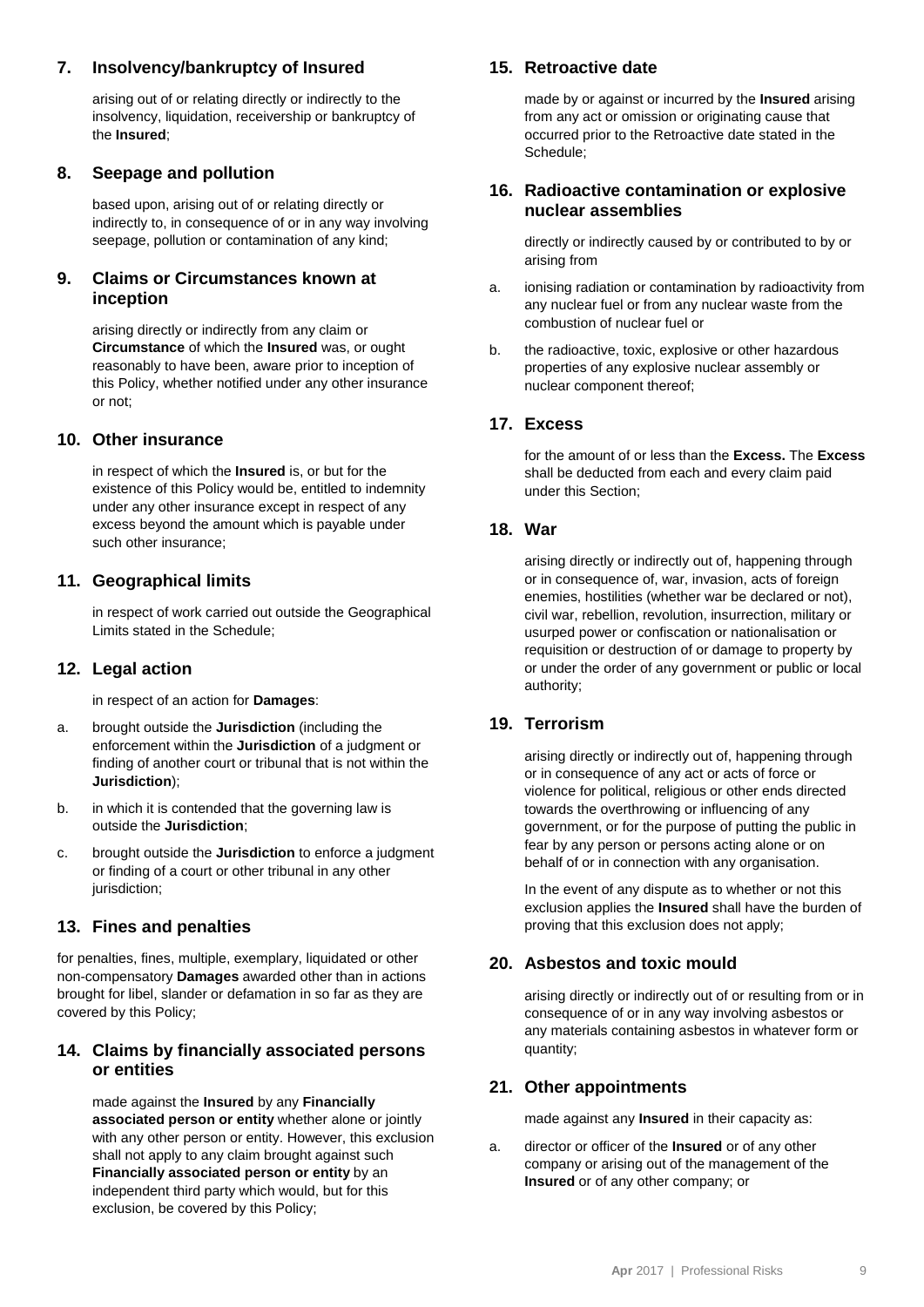b. trustee of any trust or as officer or employee of any pension fund or any other employee benefit scheme, whether for the benefit of members or **Employees** of the **Insured** or otherwise;

#### **22. Trading losses**

arising out of:

- a. any trading loss or trading liability incurred by any business managed or carried on by the **Insured** (including the loss of any client account or business);
- b. loss caused by the **Insured** in consequence of a share or asset sale to any prospective purchaser, associated business, merger partner, joint venture partner or similar because of any misstatement or misrepresentation made by the **Insured**;
- c. the actual or alleged over-charging or improper receipt of fees by the **Insured**;

#### **23. Virus**

arising directly or indirectly from any **Virus**;

#### **24. Patents**

arising directly or indirectly from the infringement of any patent;

#### **25. Obscenity**

arising directly or indirectly from any obscenity, blasphemy or pornographic material;

#### **26. Libel and slander or defamation**

for libel, slander or defamation arising directly or indirectly from statements made or published by the **Insured** unless the **Insured** can demonstrate that it neither knew nor ought reasonably to have known that the statement was defamatory at the time that it was published;

#### **27. Restricted recovery rights**

where the **Insured's** right of recovery from any third party in respect of that claim has been restricted by the terms of any contract entered into by the **Insured**;

#### **28. Contractual remedies**

for any award of, or liability to pay, compensation or **Damages** where the **Insured** has assumed an obligation to pay compensation or **Damages** in excess of any amount that would otherwise be awarded under statute or common law;

#### **29. Financial advice**

arising directly or indirectly from the provision by the **Insured** of any investment or financial advice or arrangements made by or on behalf of the **Insured** in respect of any finance, credit or leasing agreement;

#### **30. Employee benefit schemes / stocks and shares**

arising directly or indirectly from the operation or administration of any pension or other employee benefit scheme or trust fund, or the sale or purchase or dealing in any stocks, shares or securities or the misuse of any information relating to them or the breach of any related legislation or regulation;

#### **31. Taxation, competition, restraint of trade**

arising directly or indirectly from the breach of any taxation, competition, restraint of trade or anti-trust legislation or regulation;

#### **32. Official action or investigation**

arising from any official action or investigation by or decision or order of any public, local or government body or authority except to the extent covered by Insuring Clause 6 (Data protection defence costs);

#### **33. Loss, damage or destruction of bearer bonds or coupons**

arising from the loss, damage or destruction of any bearer bonds, coupons, bank or currency notes, share certificates, stamps or other negotiable paper;

#### **34. Deliberate acts**

arising directly or indirectly from any deliberate or reckless breach, act, omission or infringement committed, condoned or ignored by the **Insured**, except as covered under Insuring Clause 1b);

#### **35. Utility provider**

arising out of the failure of the service provided by an internet service provider, any telecommunications provider or other utility provider;

#### **36. Costs and expenses incurred without prior consent**

for costs and expenses incurred without the prior consent of the **Insurer**;

#### **37. Claims by Employees**

made against the **Insured** by any present or former **Employee**.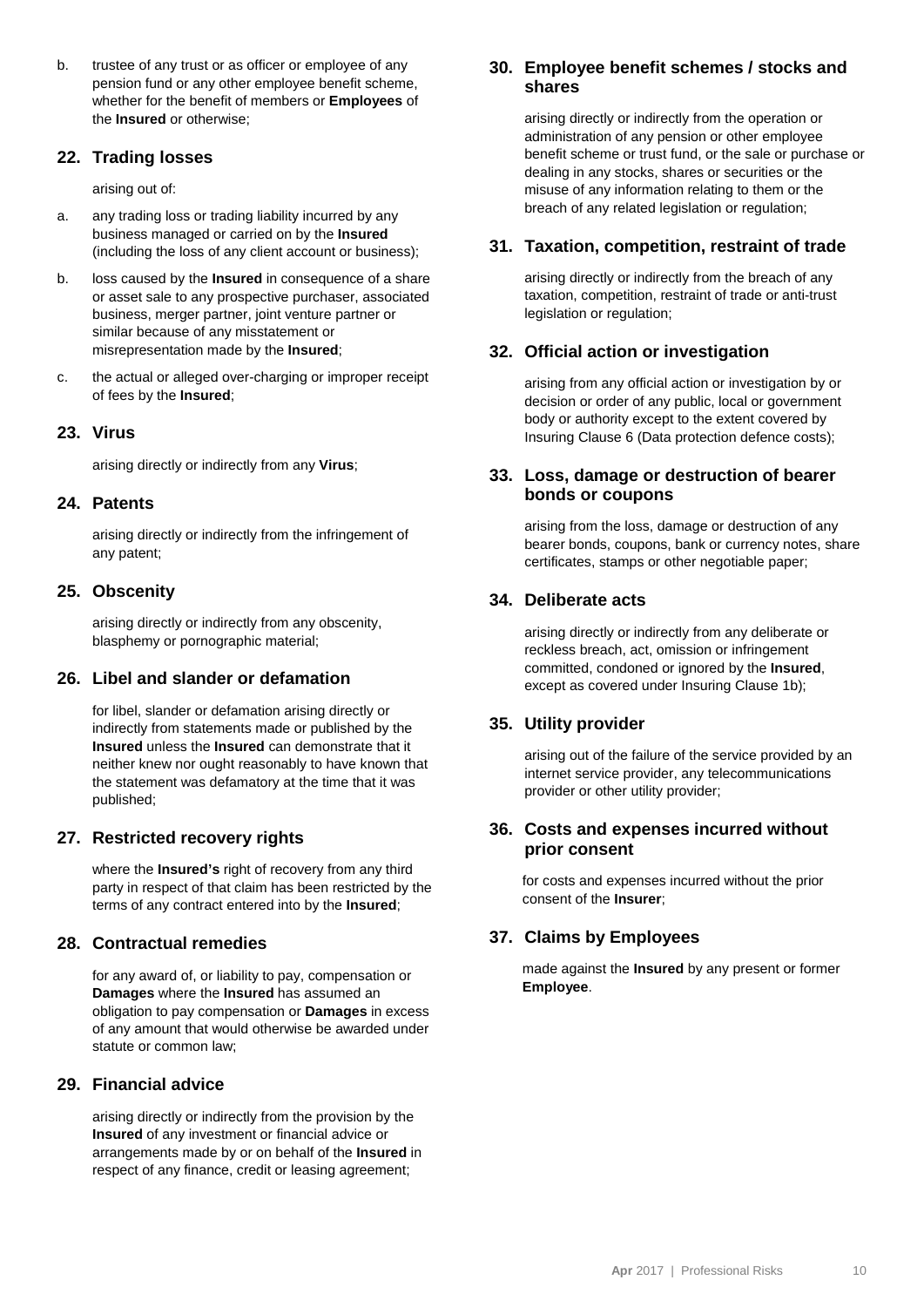### Notification and Claims Conditions Applicable to Section 1

#### 1. **Claim/Circumstance notification**

As conditions precedent to their right to be indemnified under Section 1 of this Policy the **Insured**:

- 1.1 shall inform the **Insurer**, in writing, as soon as possible, and in any event within 28 days of the receipt, awareness or discovery during the **Period of insurance** of:-
- a. any claim made against them;
- b. any notice of intention to make a claim against them;
- c. any **Circumstance;**
- d. the discovery of reasonable cause for suspicion of dishonesty or fraud.

provided always that such notification is received by the **Insurer** before the expiry of the **Period of insurance**, or if the **Insured** renews this Policy with the **Insurer**, within 7 days after its expiry.

Such notice having been given as required in b), c) or d) above, any subsequent claim arising out of such notified matters shall be deemed to have been made during the **Period of insurance**;

- 1.2 shall not, in respect of any of the matters specified in 1.1a) to 1.1d) above, admit liability, make any offer for or settle any claim, or incur any costs or expenses in connection with any such claim or **Circumstance**, without the prior written consent of the **Insurer**; and
- 1.3 shall, as soon as practicable given the circumstances, give all such information and assistance as the **Insurer** may require and provide their full co-operation in the defence or settlement of any such claim.

Every letter of claim, writ, summons or process and all documents relating thereto and any other written notification of claim shall be forwarded, unanswered, to the **Insurer** immediately they are received. The **Insured** shall at all times, in addition to their obligations set out above, afford such information to and co-operate with the **Insurer** to allow the **Insurer** to be able to comply with such relevant Practice Directions and Pre-Action Protocols as may be issued and approved from time to time by the Head of Civil Justice.

#### **2. Notifications**

Any and all notifications of **Circumstances** and claims for an indemnity pursuant to the policy of insurance shall be notified to HCC International Insurance Company PLC by either (a) email (b) telephone or (c) first class post.

If by email then such must be addressed to PI Claims and sent t[o mail@tmhcc.com](mailto:mail@tmhcc.com)

If by telephone, please dial the following number and ask for a PI claims underwriter:

Telephone- +44 (0)20 7702 4700

If by post:

PI Claims HCC International Insurance Company PLC Fitzwilliam House, 10 St Mary Axe, London EC3A 8BF

#### **3. Conduct of claims**

3.1 Following notification under condition 1. above the **Insurer** shall be entitled at its own expense to take over and within its sole discretion to conduct in the name of the **Insured** the defence and settlement of any such claim.

> Nevertheless neither the **Insured** nor the **Insurer** shall be required to contest any legal proceedings unless a Queens Counsel (to be mutually agreed upon by the **Insured** and the **Insurer**) shall advise that such proceedings should be contested.

- 3.2 The **Insurer** may at any time in connection with any claim made, pay to the **Insured** the **Indemnity limit** (after deduction of any sums already paid) or any lesser sum for which, in the sole opinion of the **Insurer**, the claim can be settled and upon such payment being made the **Insurer** shall relinquish the conduct and control of and have no further liability in connection with the claim. For the avoidance of doubt the **Insurer** shall have no liability to pay **Defence costs and expenses** incurred after the date upon which any such payment is made.
- 3.3 **Waiver of subrogation against Employees** The **Insurer** shall not exercise any right of subrogation against any former or present **Employee**, unless the **Insurer** shall have made a payment brought about or contributed to by any act or omission of the **Employee** or former **Employee** which was dishonest, fraudulent or malicious or the **Employee** or former **Employee** conspired to commit or condoned any such dishonest, fraudulent or malicious act.
- 3.4 **Dishonest or Fraudulent act or Omission** In the event of a loss or claim which involves the dishonest, fraudulent or malicious act or omission of any former or present **Employee** the **Insured** shall take all reasonable action (including legal proceedings) to obtain reimbursement from the **Employee** concerned (and from any **Employee** who may have conspired to commit or have condoned such act) or from the estate or legal representatives of such **Employee**. Any monies which but for such dishonest, fraudulent or malicious act or omission would be due to such **Employee** from the **Insured** or any monies held by the **Insured** for such **Employee** shall be deducted from any amount payable under this Policy.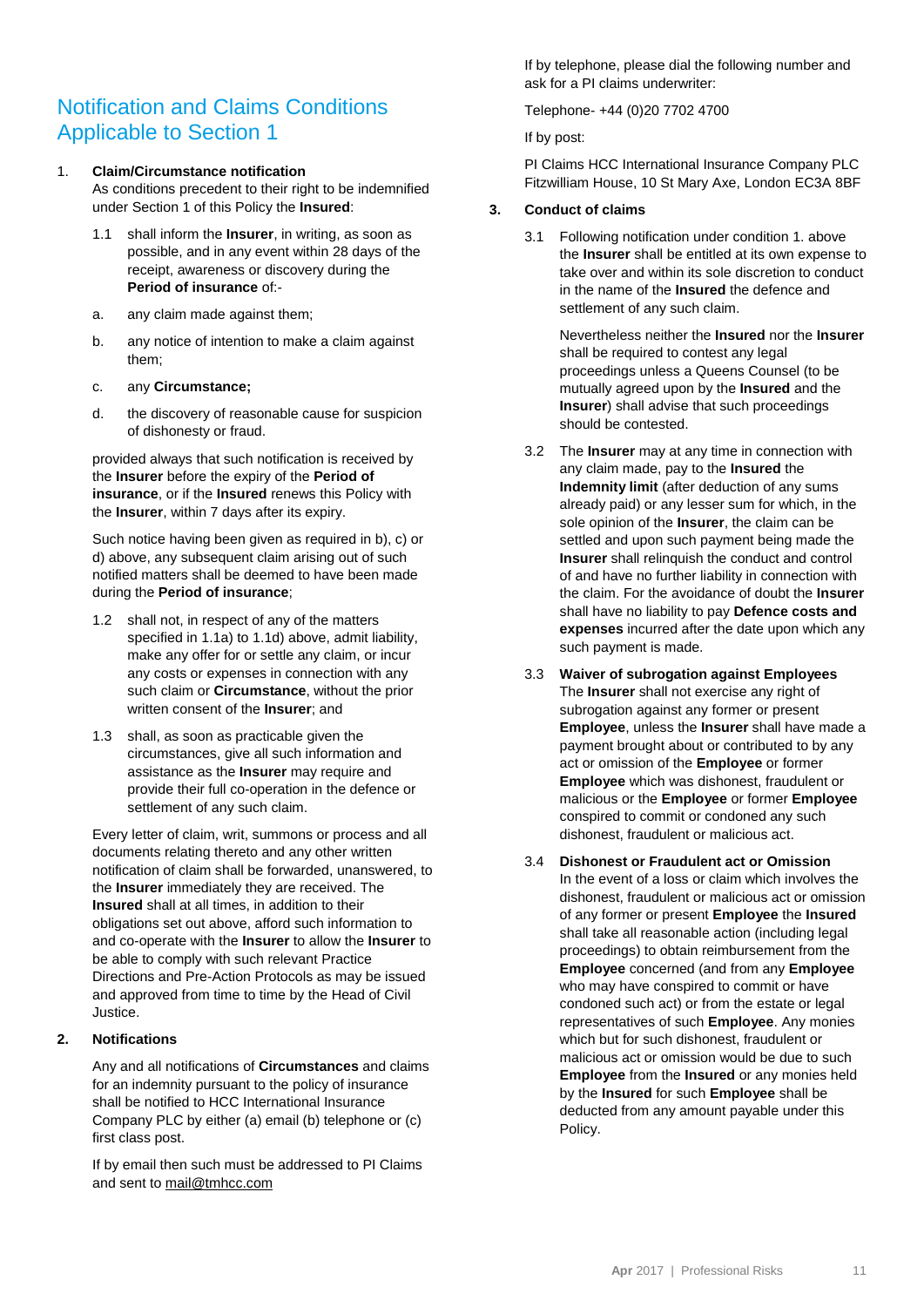### General Condition Applicable to Section 1

#### **Mergers and acquisitions**

If during the **Period of insurance** the **Insured**:

- a. purchases assets or acquires liabilities from another entity in an amount no greater than 10% of the assets of the **Insured** as listed in its most recent financial statement; or
- b. acquires another entity whose annual revenues are no more than 10% of the annual revenues of the **Insured** for their last completed financial year; and
- c. there is no material deviation to the **Insured's Professional business**; and
- d. prior to the acquisition of the acquired company not being aware of any professional indemnity claims or circumstances that could give rise to a claim

then Section 1 of this Policy shall automatically include such entity as an **Insured** but only in respect of any act or omission occurring on or after the date of merger or acquisition unless otherwise agreed by the **Insurer**.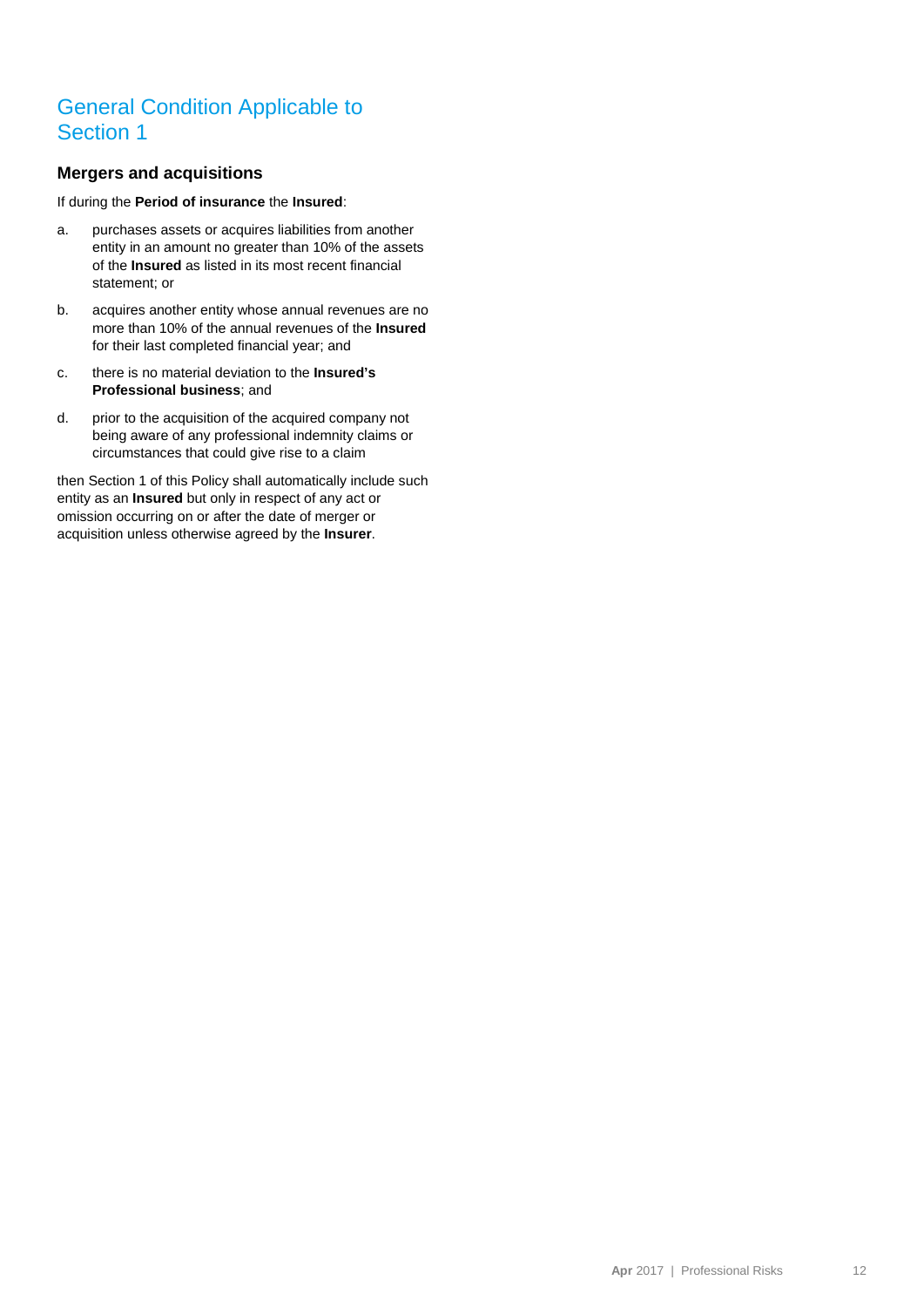## Section 2 – General Liability Insurance

## Definitions applicable to Section 2

For the purposes of this Section the words or terms that appear in **bold** will be interpreted as follows:

#### **Damage**

shall mean loss of possession of or damage to tangible property.

#### **Damages**

shall mean monetary compensation capable of being awarded in civil proceedings but excluding aggravated and exemplary damages.

#### **Defence costs**

shall mean all costs and expenses incurred by the **Insured** with the **Insurer's** prior written consent in the investigation, defence or settlement of any claim under this Section other than in respect of any actions in the United States of America or Canada and shall include legal expenses:

- 1. arising out of representation at any Coroner's Inquest or Fatal Accident Inquiry;
- 2. arising out of any criminal prosecution or proceedings relating to an offence alleged to have been committed during the **Period of insurance** and in the course of the **Professional business** in respect of matters which may form the subject of indemnity by this Section (including with the **Insurer's** prior consent **Employees,** partners or directors of the **Insured**) provided that:
	- 2.1 the **Insurer** shall not be liable for any fines or penalties imposed as a consequence of such prosecution;
	- 2.2 the **Insurer** shall not be responsible for **Defence costs** where at the **Insurer's** discretion they may require the opinion of counsel (whose appointment is at the **Insurer's** sole discretion) as to whether or not such costs should extend or continue to extend to the support of such defence and where such counsel's opinion is that there is no reasonable defence to the prosecution;
	- 2.3 the **Insurer's** liability for **Defence costs** in cases of breach or alleged breach of the United Kingdom Health & Safety at Work Act 1974 (and/or any legislation of similar effect) are limited to prosecutions under Section 33(1)(a) to (c) of the Act or similar duty imposed under legislation in Northern Ireland, the Isle of Man or the Channel Islands;
	- 2.4 the **Insurer's** liability for **Defence costs** in cases of breach or alleged breach of Part II of the

Consumer Protection Act 1987 will be limited to proceedings not consequent upon a deliberate act or omission arising out of the defence of any proceedings in a Court of Summary Jurisdiction in respect of matters which may form the subject of Indemnity by this Section.

#### **Excess**

is the first amount paid in respect of each claim as stated in the Schedule under Section 2. The **Excess** is not payable in respect of **Defence costs.**

#### **Injury**

shall mean death, bodily injury, illness or disease of or to any person.

#### **Offshore**

shall mean from the time an **Employee** of the **Insured** embarks onto a conveyance at the point of final departure to an offshore rig or offshore platform until such time the **Employee** disembarks from the conveyance onto land upon return from an offshore rig or an offshore platform.

#### **Pollution**

shall mean pollution or contamination of the atmosphere or of any water, land or other tangible property.

#### **Product**

shall mean any property after it has left the custody or control of the **Insured** which has been designed, specified, formulated, manufactured, constructed, installed, sold, supplied, distributed, treated, serviced, altered or repaired by or on behalf of the **Insured**.

#### **Terrorism**

shall mean an activity that (1) involves a violent act or the unlawful use of force or an unlawful act dangerous to human life, tangible or intangible property or infrastructure or a threat thereof and (2) appears to be intended to (i) intimidate or coerce a civilian population or (ii) disrupt any segment of the economy of a government de jure or de facto state or country; or (iii) overthrow, influence or affect the conduct of policy of any government de jure or de facto by intimidation or coercion; or (iv) affect the conduct of a government de jure or de facto by mass destruction, assassination, kidnapping or hostage-taking.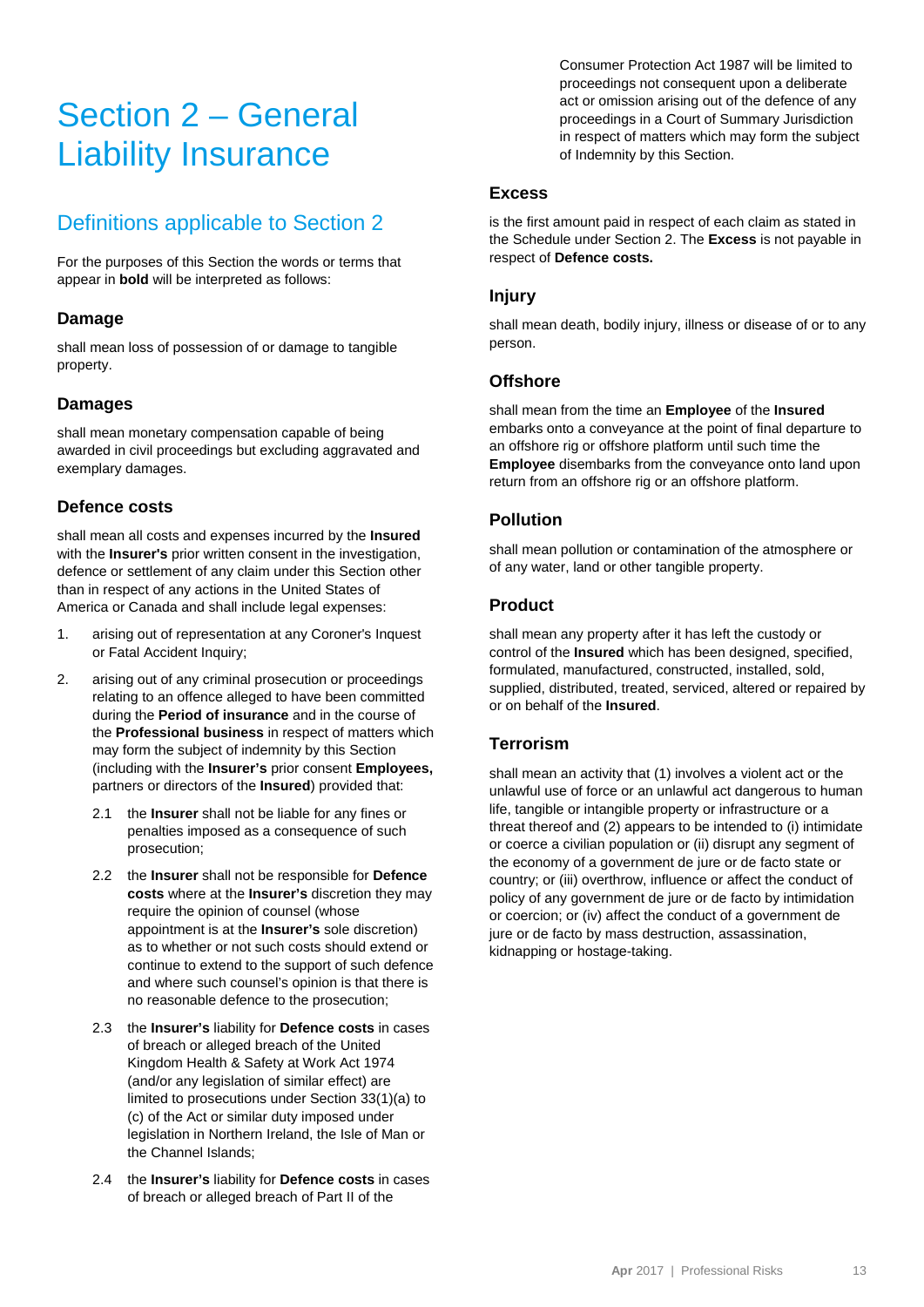### Indemnity Clauses

#### **1. Section 2A – Employers' Liability**

The **Insurer** will indemnify the **Insured** against their liability to pay **Damages** (including claimant's costs and expenses) and **Defence costs** according to the laws of Great Britain, Northern Ireland, the Isle of Man and the Channel Islands and not to judgments obtained elsewhere nor to judgments or orders obtained in the said courts for the enforcement of foreign judgments whether by way of reciprocal agreements or otherwise.

#### **2. Section 2B, C and D – Public, Products and Pollution Liability**

The **Insurer** will indemnify the **Insured** against their liability to pay **Damages** (including claimant's costs and expenses) and **Defence costs** in accordance with the law of any country but not in respect of any judgment, award, payment or settlement made within countries which operate under the laws of the United States of America or Canada (or to any order made anywhere in the world to enforce such judgment, award, payment or settlement either in whole or in part) unless the **Insured** has requested that there shall be no such limitation and has accepted the terms offered by the **Insurer** in granting such cover which offer and acceptance must be signified by specific endorsement to this Policy.

The indemnity applies only to such liability as defined by each insured Section of Section 2 of this Policy arising out of the **Professional business** subject always to the terms, Conditions and Exclusions of such Section and of the Policy as a whole.

## Indemnity Limits

#### **In respect of section 2A**

The **Insurer's** liability to pay **Damages** (including claimant's costs and expenses) and **Defence costs** shall not exceed the sum stated in the Schedule against Section 2A in respect of any one occurrence or series of occurrences arising out of one originating cause.

#### **In respect of sections 2B, C and D**

The **Insurer's** liability to pay **Damages** (including claimant's costs and expenses) shall not exceed the sum stated in the Schedule against each Section in respect of any one occurrence or series of occurrences arising out of one originating cause but under Section 2C and Section 2D the Indemnity Limits represent the **Insurer's** total liability in respect of all occurrences.The Indemnity Limit shall apply in addition to the **Excess.**

**Defence costs** will be payable in addition to the Indemnity Limits unless this Policy is specifically endorsed to the contrary.

In the event of any one originating cause giving rise to an occurrence or series of occurrences which form the subject of indemnity by more than one Section of Section 2, each Section shall apply separately and be subject to its own separate Indemnity Limit provided always that the total amount of the **Insurer's** liability shall be limited to the greatest Indemnity Limit available under one of the Sections affording indemnity for the occurrence or series of occurrences.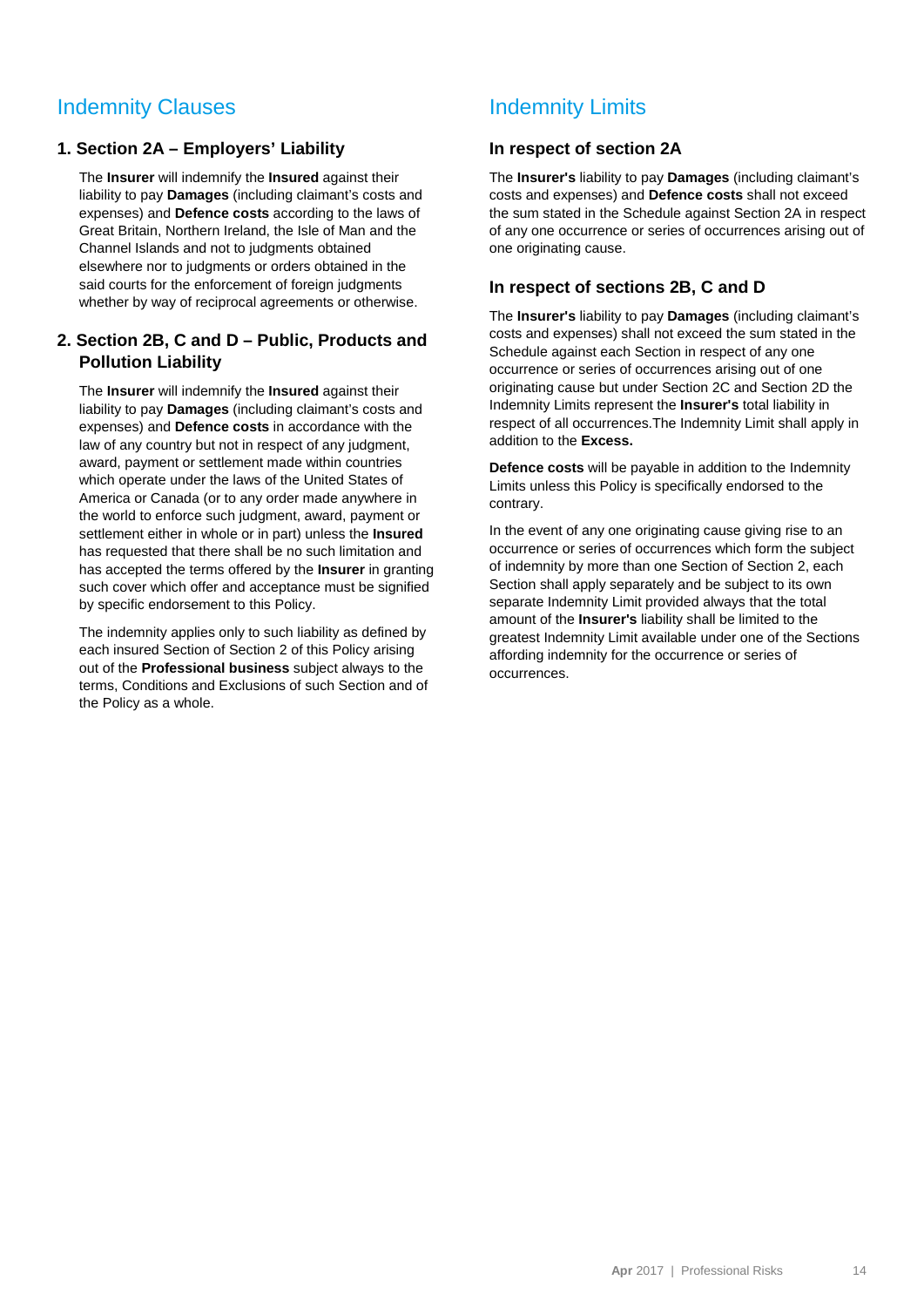## Insuring Clauses

#### **Section 2A – Employers' Liability**

The **Insured** is indemnified by this Section in accordance with INDEMNITY CLAUSE 1 but only for **Injury** to any **Employee** arising out of and in the course of their employment with the **Insured** where such **Injury** is caused during the **Period of insurance**.

The indemnity granted by this Section is deemed to be in accordance with the provisions of any law relating to compulsory insurance of liability to **Employees** in Great Britain, Northern Ireland, the Isle of Man, the Island of Jersey, the Island of Guernsey, the Island of Alderney and offshore installations in territorial waters around Great Britain and its Continental Shelf but the **Insured** shall repay to the **Insurer** all sums paid by the **Insurer** which the **Insurer** would not have been liable to pay but for the provisions of such law, ordinance or statute.

#### **Section 2B - Public Liability**

The **Insured** is indemnified by this Section in accordance with INDEMNITY CLAUSE 2 for **Injury** and/or **Damage** occurring during the **Period of insurance** but not against liability:

- 1. arising out of or in connection with any **Product**;
- 2. arising out of **Pollution**;
- 3. arising out of **Terrorism**.

#### **Section 2C - Products Liability**

The **Insured** is indemnified by this Section in accordance with INDEMNITY CLAUSE 2 for **Injury** and/or **Damage** occurring during the **Period of insurance** but only against liability arising out of or in connection with any **Product** and not against liability arising out of **Pollution**.

#### **Section 2D - Pollution Liability**

The **Insured** is indemnified by this Section in accordance with INDEMNITY CLAUSE 2 for **Injury** and/or **Damage** occurring in its entirety during the **Period of insurance** and arising out of **Pollution** but only to the extent that the **Insured** can demonstrate that such **Pollution:**

- 1. was the direct result of a sudden, specific and identifiable event occurring during the **Period of insurance**; and
- 2. was not the direct result of the **Insured** failing to take reasonable precautions to prevent such **Pollution**.

#### **Conditions applicable to sections 2B, C and D**

#### **1. Bona Fide Subcontractors Condition**

It is a condition precedent to the **Insured's** right to be indemnified under Section 2 of this Policy that all bona fide subcontractors engaged by the **Insured** shall have in full force and effect throughout the duration of their contract with the **Insured**, insurances as follows:

- 1. Employers Liability insurance in respect of the **Insured's** liability at law for **Injury** to any **Employee;**
- 2. Public/Products Liability insurance in respect of the **Insured's** liability at law for:
	- a. **Injury** to any person;
	- b. loss of or damage to tangible property;
	- c. nuisance trespass or interference with any easement right of air light water or way.

with a Limit of Indemnity of at least GBP 5,000,000 or that shown in the Schedule in respect of Section 2 (whichever is the lower) any one occurrence or series of occurrences arising out of one original cause.

and that:

- 1. such insurances contain an Indemnity to Principals Clause;
- 2. the **Insured** shall have obtained and retained a copy of written evidence of such insurances.

For the purposes of this condition the term bona fide subcontractors means any independent subcontractor engaged by the **Insured** under a contract for services.

#### **2. Burning welding and cutting conditions**

It is a condition precedent to the **Insured's** right to be indemnified under Section 2 of this Policy that the following precautions shall be adhered to on each occasion where the **Insured** or persons acting on behalf of the **Insured** are using any oxy-acetylene or electric welding or cutting/grinding equipment or blow lamp or blow torch or hot air gun:

- 1. the immediate area in which the operation is to be carried out must be segregated to the greatest practicable extent by the use of screens made of metal and/or fire retardant material;
- 2. the whole of this segregated area must be adequately cleaned and freed from combustible material before operations commence;
- 3. if work is to be carried out overhead the area beneath must be similarly cleaned and combustible material removed;
- 4. combustible floors/substances in or surrounding this segregated area must be liberally covered with sand or protected by overlapping sheets of incombustible material;
- 5. where work is being carried out in any enclosed area an additional **Employee** of the **Insured** or an employee of the occupier shall be present at all times to guard against an outbreak of fire;
- 6. no work should be carried out unless specifically authorised by the occupier who should also be asked to approve the safety arrangements;
- 7. the following must be kept available for immediate use near the scene of operations
	- a. suitable and fully charged fire extinguishers and/or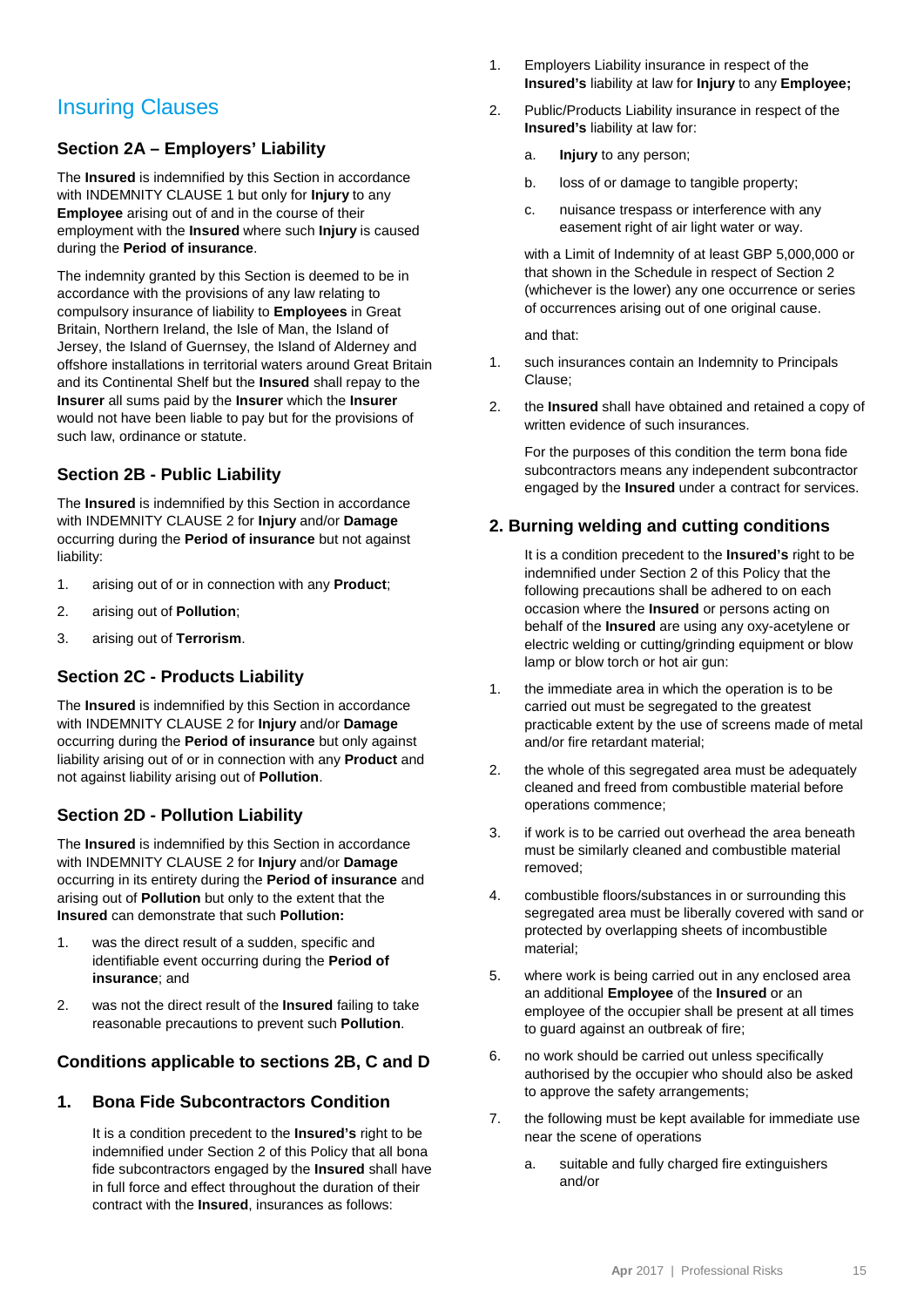- b. a hose connected to the nearest hydrant with water turned on and controllable at the nozzle of the hose in readiness for immediate use and tested prior to the commencement of the work;
- 8. a thorough examination must be made in the vicinity of the work approximately one hour after the termination of each operation. In the event that it is not practicable for such examination to be carried out by the **Insured's** own **Employee** then appropriate arrangements must be made with the occupier;
- 9. before "burning off" metal work built into or projecting through walls or partitions an examination must be made to

confirm that the other end of the metal is not in a hazardous proximity to combustible material which may be ignited by the conduction of heat.

Furthermore where the **Insured** or persons acting on behalf of the **Insured** burns debris it is a condition precedent to the **Insured's** right to be indemnified under Section 2 of this Policy that the following precautions are adhered to on each occasion:

- 1. Fires to be in a cleared area and at a distance of at least fifteen metres from any property;
- 2. Fires not to be left unattended at any time;
- 3. A suitable and fully charged fire extinguisher to be kept available at the scene of the operations for immediate use;
- 4. Fires to be extinguished at least one hour prior to leaving site at the end of each working day.

## **Exclusions**

#### **Exclusions applicable to sections 2A, B, C and D**

These Sections do not provide indemnity in respect of liability:

- 1. arising in connection with:
	- a. any work of demolition except demolition solely undertaken with hand held tools and of structures not exceeding 5 metres in height by **Employees** in the direct service of the **Insured** when such work forms an ancillary part of a contract for construction, alteration or repair carried out by the **Insured**;
	- b. the construction, alteration or repair of bridges, towers, steeples, chimney shafts, blast furnaces, viaducts, mines, dams or transport tunnels;
	- c. pile driving, tunnelling or quarrying;
	- d. the use of explosives for any purpose;
	- e. excavations below 3 metres in depth;
	- f. any work carried out at a height in excess of 15 metre;
	- g. ship repair/ship breaking and/or work on vessels or aircraft;
- 2. directly or indirectly arising from:
	- a. ionising radiations or contamination by radioactivity from any nuclear fuel or from any nuclear waste from the combustion of nuclear fuel;
	- b. the radioactive, toxic, explosive or other hazardous properties of any explosive nuclear assembly or nuclear component thereof but as far as concerns Section 2A this Exclusion will only apply where such legal liability is:
	- i. that of any principal;
	- ii. accepted under agreement and would not have attached in the absence of such agreement;
- 3. which forms the subject of insurance by any other Policy and this Policy shall not be drawn into contribution with such other insurance;
- 4. arising directly or indirectly out of, happening through or in consequence of, war, invasion, acts of foreign enemies, hostilities (whether war be declared or not), civil war, rebellion, revolution, insurrection, military or usurped power or confiscation or nationalisation or requisition or destruction of or damage to property by or under the order of any government or public or local authority.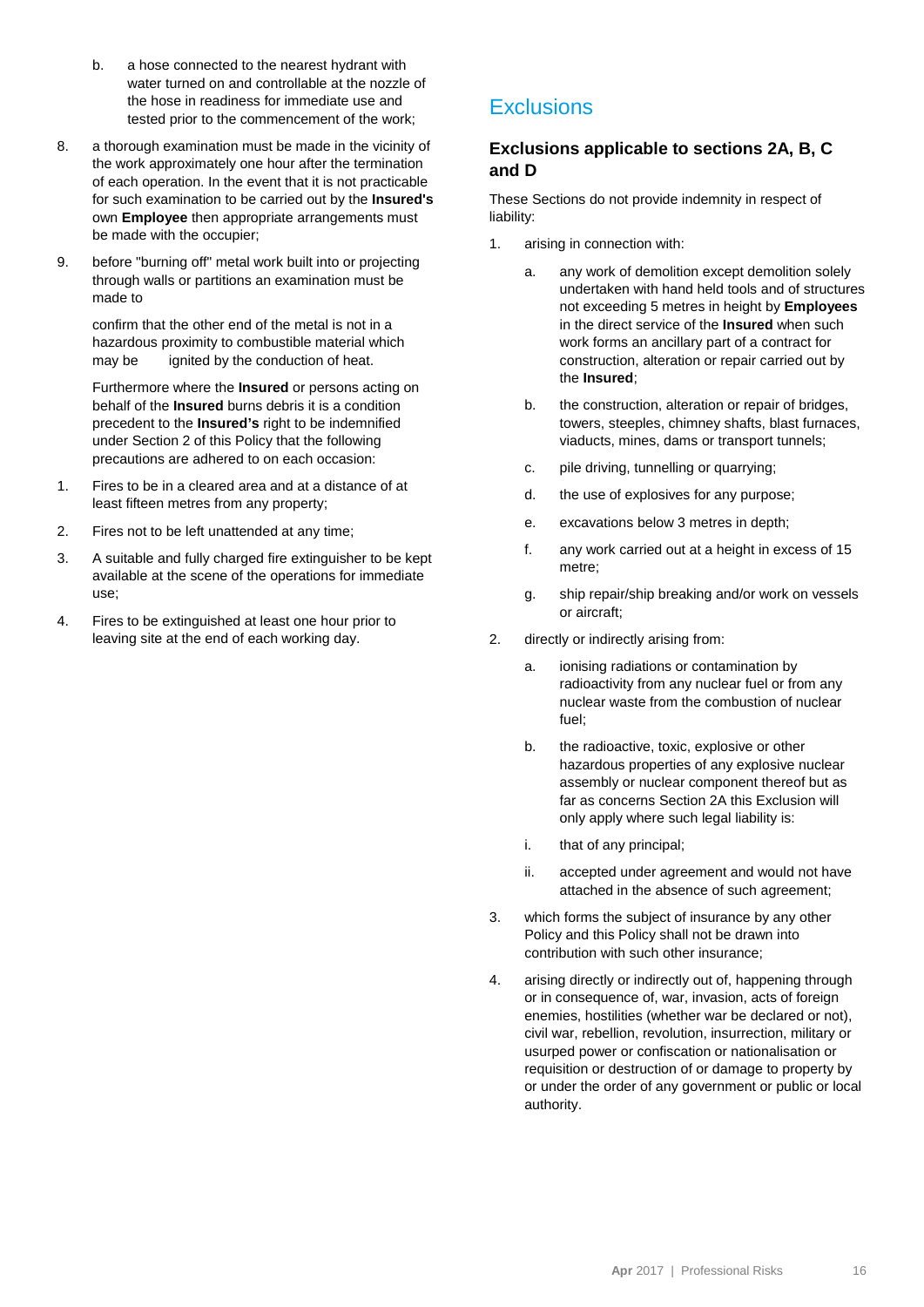#### **Exclusions applicable to section 2A – Employers' Liability**

1. This Section does not provide any indemnity in respect of any liability for which compulsory motor

insurance or security is required under the Road Traffic Act 1988 as amended by the Motor Vehicles (Compulsory Insurance) Regulations 1992 and the Road Traffic (Northern Ireland) Order 1981 as amended by the Motor Vehicles (Compulsory Insurance) Regulations (Northern Ireland) 1993 or any other Compulsory Road Traffic Legislation.

- 2. This Section does not provide indemnity in respect of:
	- a. medical costs and expenses incurred by the **Insured** and/or any employee of the **Insured**
	- b. repatriation costs and expenses incurred by the **Insured** and/or any employee of the **Insured** who is injured outside Great Britain Northern Ireland the Channel Islands or the Isle of Man.

#### **Exclusions applicable to section 2B – Public Liability**

This Section does not provide indemnity in respect of liability:

- 1. arising out of ownership, possession or use of any mechanically propelled vehicle where a Certificate of Motor Insurance or surety is required under any Road Traffic Act or similar legislation other than:
	- a. vehicles designed primarily to operate as tools of trade (which term shall be deemed to include any plant primarily designed to operate on or about a contract site);
	- b. other vehicles brought on to site for use on site.

This exclusion shall not apply in respect of the use of vehicles belonging to **Employees** or third parties in connection with the **Professional business** unless indemnity is provided:

- a. to any **Employee**;
- b. to third parties;
- c. to the **Insured** under any other insurance;
- d. in respect of loss of or damage to any vehicle of any **Employee** or third party to whom the indemnity is provided or any property conveyed therein or thereon;
- 2. arising out of the ownership, possession or use by or on behalf of the **Insured** of any aircraft, watercraft or hovercraft (other than watercraft not exceeding 15 metres in length and then only whilst on inland waterways);
- 3. for **Damage** to property owned, leased or hired by or under hire purchase or on loan to the **Insured** or otherwise in the **Insured's** care, custody or control other than:
	- a. premises (or the contents thereof) temporarily occupied by the **Insured** for work therein (but no indemnity is granted for **Damage** to that part of

the property on which the **Insured** is working and which arises out of such work);

- b. **Employees'** and visitors' clothing and personal effects including vehicles and their contents;
- c. premises tenanted by the **Insured** to the extent that the **Insured** would be held liable in the absence of any specific agreement.

#### **Exclusions applicable to section 2C – Products Liability**

This Section does not provide indemnity in respect of liability:

- 1. for **Damage** to any **Product** or part thereof;
- 2. for costs incurred in the repair, reconditioning or replacement of any **Product** or part thereof and/or any financial loss consequent upon the necessity for such repair, reconditioning or replacement;
- 3. arising out of the recall of any **Product** or part thereof;
- 4. arising out of any **Product** which with the **Insured's** knowledge is intended for incorporation into the structure, machinery or controls of any aircraft except where specifically stated to be included in the **Professional business**;
- 5. arising out of **Terrorism**;
- 6. arising out of any **Product** which is intended for incorporation into any marine equipment upon which the navigation or safety of a waterborne vessel depends except where specifically stated in the **Professional business**;
- 7. arising out of any **Product** which is intended for use in a motor vehicle except where especially stated to be included in the **Professional business**;
- 8. arising out of any **Product** which is intended for use in connection with railways or tramways except where especially stated to be included in the **Professional business.**

#### **Exclusions applicable to section 2D – Pollution Liability**

This Section is subject to the Exclusions to Sections 2B and 2C and also does not provide indemnity in respect of liability:

- 1. for **Damage** to premises presently or at any time previously owned or tenanted by the **Insured**;
- 2. for **Damage** to land or water within or below the boundaries of any land or premises presently or at any time previously owned or leased by the **Insured** or otherwise in the **Insured's** care custody or control.

#### **Exclusions applicable to sections 2B, C and D – Public, Products and Pollution Liability**

These Sections do not provide indemnity in respect of liability:

1. for **Injury** to any **Employee**;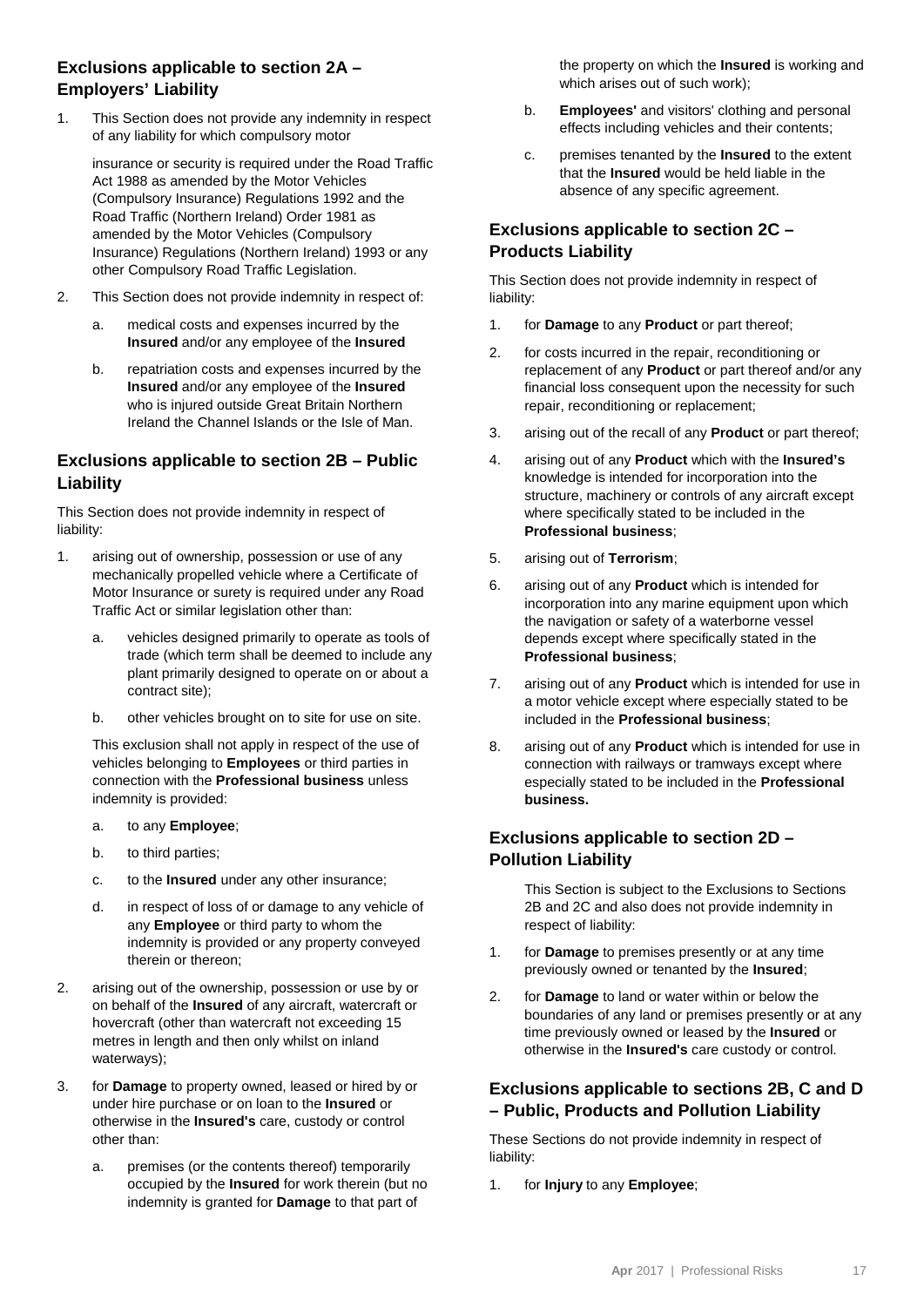- 2. rising out of the deliberate, conscious or intentional disregard by the **Insured's** technical or administrative management of the need to take all reasonable steps to prevent **Injury** or **Damage**;
- 3. arising out of liquidated damages clauses, penalty clauses or performance warranties until proven that liability would have attached in the absence of such clauses or warranties;
- 4. arising from exposure or alleged exposure to asbestos or materials or products containing asbestos;
- 5. for an amount less than the **Excess**. The **Excess** shall be deducted from each and every claim paid under the Policy;
- 6. arising out of or in connection with the design, sale or supply of computer software (which shall not include the media or its packaging on which such software is stored);
- 7. arising out of or in connection with advice, design, specification, formula or other breach of professional duty by the **Insured**;
- 8. for loss, damage, deterioration of or corruption (whether permanent or temporary) to computer programs or electronic data including consequential or pure financial loss;
- 9. arising out of work on any part of any aerodrome or airport provided for take off or landing of aircraft or the movement of aircraft or parking of aircraft including associated surface roads and ground equipment parking areas.

## Extensions to Section 2

#### **1. Principals**

Where the **Insured** so requests the **Insurer** agrees to indemnify any Principal of the **Insured** but only to the extent that such liability arises solely out of the work performed for the Principal by or on behalf of the **Insured** and such Principal shall be subject to and comply with the terms, Conditions and Exclusions herein and this clause shall in no way operate to increase the Indemnity Limits as stated in the Schedule.

#### **2. INDEMNITY TO OTHERS**

At the request of the **Insured** the indemnity granted extends to:

- a. any party who enters into an agreement with the **Insured** for any purposes of the **Professional business** but only to the extent required by such agreement to grant such indemnity and subject always to Exclusion 3.c) to Section 2B and Exclusion 3. to Sections 2B, C and D;
- b. officials of the **Insured** in their business capacity arising out of the performance of the **Professional business** and/or in their private capacity arising out of their temporary engagement of the **Insured's Employees**;
- c. any person or firm arising out of the performance of a contract with the **Insured** constituting the provision of labour only;
- d. the officers, committee and members of the **Insured's** canteen, social, sports, medical, fire fighting and welfare organisations in their respective capacity as such;
- e. the personal representatives of any person indemnified by reason of this Extension in respect of liability incurred by such person;

provided always that all such persons or parties shall observe fulfil and be subject to the terms, Conditions and Exclusions of this Policy as though they were the **Insured**.

#### **3. Cross liabilities**

Each person or party specified as the **Insured** in the Schedule is separately indemnified in respect of claims made against any of them by any other subject to **Insurer's** total liability not exceeding the stated Indemnity Limits.

#### **4. Unsatisfied court judgments (applicable only to section 2A)**

The **Insurer** at the request of the **Insured** will pay to the **Employee** or the personal representatives of the **Employee** the amount of any **Damages** and awarded costs to the extent that they remain unsatisfied in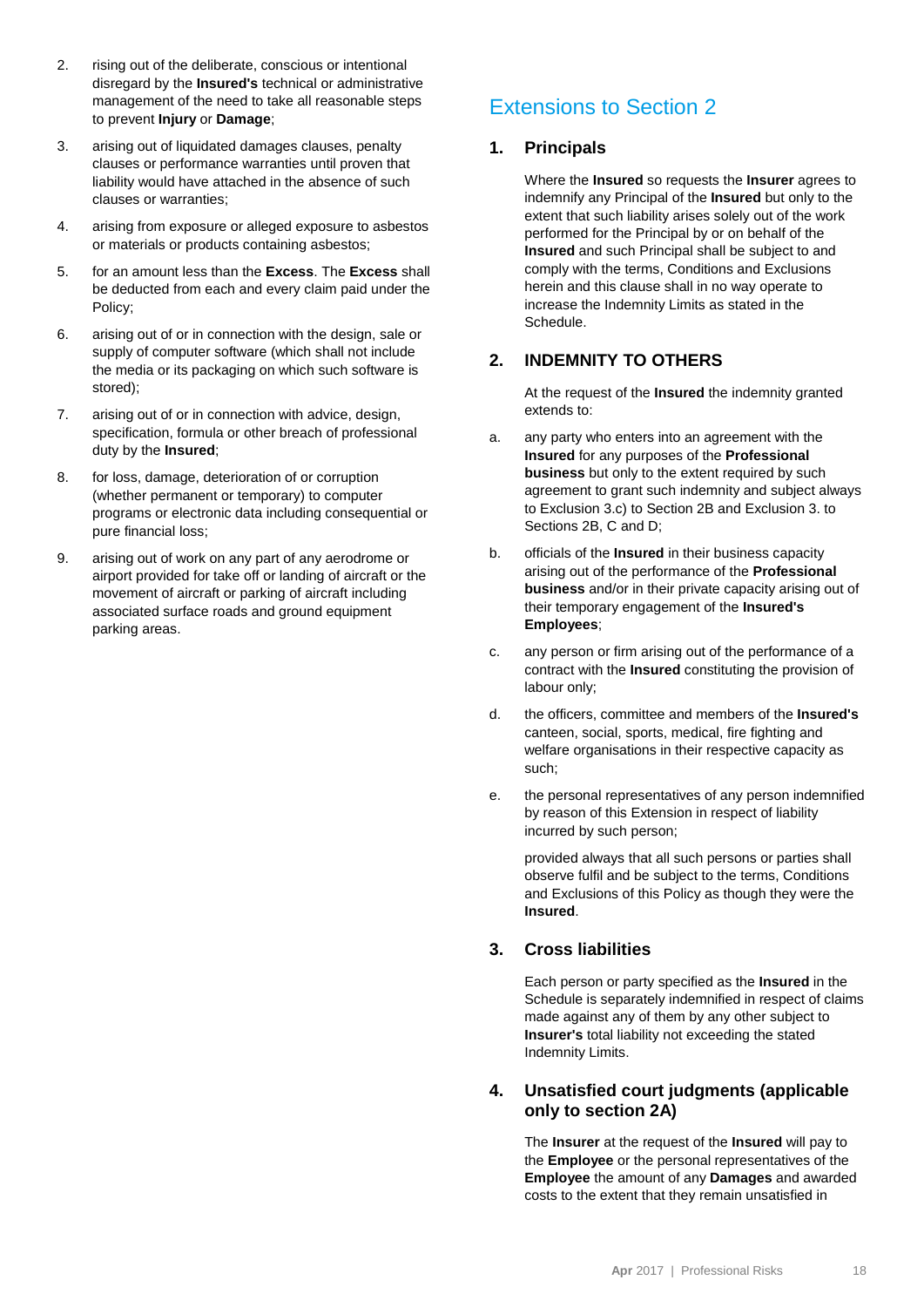whole or in part six months after the date of a judgment being obtained within any court in Great Britain, Northern Ireland, the Channel Islands or the Isle of M<sub>an</sub>.

- a. by any **Employee** or the personal representatives of any **Employee** in respect of **Injury** sustained by the **Employee** arising out of and in the course of their employment by the **Insured** in the **Professional business** and caused during the **Period of insurance**; and
- b. against any company or individual operating from premises within Great Britain, Northern Ireland, the Channel Islands or the Isle of Man,

provided always that:

- there is no appeal outstanding against such judgment; and
- if any payment is made under the terms of this Extension the **Employee** or the personal representatives of the **Employee** shall assign the benefits of such judgment to the **Insurer.**

The liability of the **Insurer** for all amounts payable under this Extension relating to any claimant or number of claimants in respect of an occurrence or series of occurrences arising out of one originating cause shall not exceed the Indemnity Limit stated in the Schedule against section 2A.

#### **5. Compensation for court attendance**

In the event of any of the persons stated below attending court as a witness at the request of the **Insurer** in connection with a claim in respect of which the **Insured** is entitled to indemnity under these sections the **Insurer** will provide compensation to the **Insured** at the following rates per day for each day on which attendance is required:

- a. any director or partner of the **Insured**: GBP 250;
- b. any **Employee** of the **Insured:** GBP100.

## Notification and Claims Conditions Applicable to Section 2

Conditions 1,2, 3 and 4 below are conditions precedent to the **Insured's** right to be indemnified under Section 2 of this Policy.

1. The **Insured** shall give written notice to the **Insurer** as soon as reasonably practicable of any occurrence that may give rise to a claim under this Policy and shall give all such additional information as the **Insurer** may require. Every letter of claim, writ, summons or process and all documents relating thereto and any other written notification of claim shall be forwarded unanswered to the **Insurer** immediately they are received.

The **Insured** shall at all times, in addition to their obligations set out above, afford such information to and co-operate with the **Insurer** or their appointed agents to allow the **Insurer** to be able to comply with such relevant Practice Directions and Pre-Action Protocols as may be issued and approved from time to time by the Head of Civil Justice*.*

- 2. No admission, offer, promise or payment shall be made or given by or on behalf of the **Insured** without the written consent of the **Insurer** who shall be entitled to take over and conduct in the name of the **Insured** the defence or settlement of any claim or to prosecute in the name of the **Insured** for their own benefit any claim for indemnity or **Damages** or otherwise and shall have full discretion in the conduct of any proceedings and in the settlement of any claim and the **Insured** shall give all such information and assistance as the **Insurer** may reasonably require.
- 3. The **Insured** shall give notice, as soon as reasonably practicable, of any fact or event which materially affects the risks insured by this Policy.
- 4. Where the premium is provisionally based on the **Insured's** estimates the **Insured** shall keep accurate records and after expiry of the **Period of insurance** declare as soon as possible such details as the **Insurer** requires. The premium shall then be adjusted and any difference paid by or allowed to the **Insured** as the case may be subject to any minimum premium that may apply. Where such estimates include remuneration to **Employees** the required declaration shall also include remuneration to persons engaged by the **Insured** to perform a contract constituting the provision of labour only.
- 5. The **Insurer** may at any time in connection with any claim made, pay to the **Insured** the Indemnity limit (after deduction of any sums already paid) or any lesser sum for which, in the sole opinion of the **Insurer**, the claim can be settled and upon such payment being made the **Insurer** shall relinquish the conduct and control of and have no further liability in connection with the claim. For the avoidance of doubt, the **Insurer** shall have no liability to pay **Defence costs** and expenses incurred after the date upon which any such payment is made.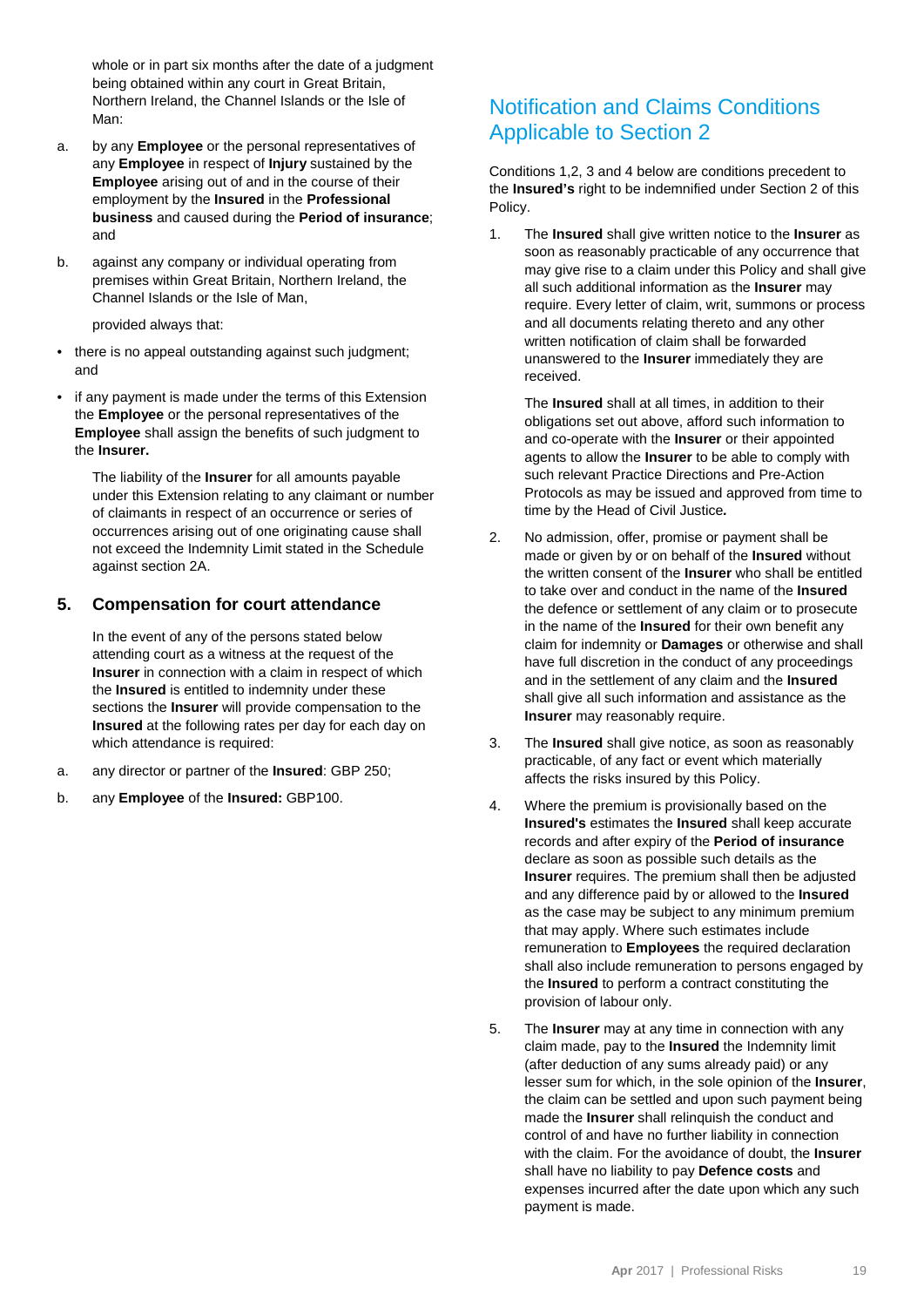6. Except where the Indemnity Limit is inclusive of **Defence costs** if a payment exceeding the Indemnity Limit has to be made to dispose of a claim the liability of the **Insurer** to pay all **Defence costs** in connection therewith shall be limited to such proportion of the said **Defence costs** as the Indemnity Limit bears to the amount paid to dispose of a claim.